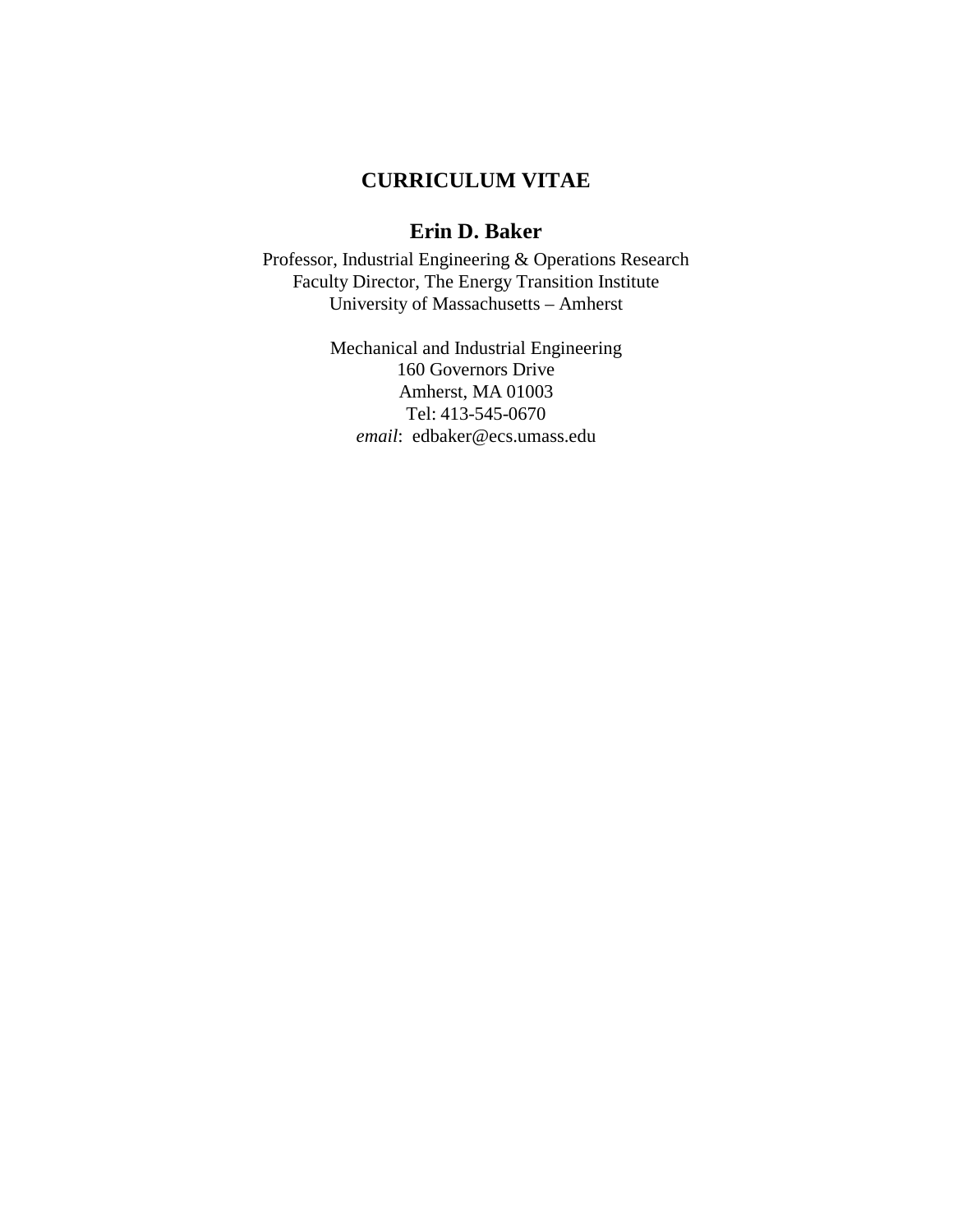### **I. PERSONAL**

### **A. Education**

- Stanford University, Ph.D. in Engineering Economic Systems & Operations Research (August 2002)
- Stanford University, M.S. in Engineering Economic Systems & Operations Research (June 1998)
- University of California, Berkeley, B.A. in Applied Mathematics (June 1986)

### **B. Academic and Professional Positions**

- Faculty Director of the Energy Transition Institute (2020-present)
- Associate Dean for Research and Graduate Affairs, College of Engineering, University of Massachusetts Amherst (2018-2021)
- Director of Faculty Diversity, College of Engineering, University of Massachusetts Amherst (2019–2021)
- Armstrong Professional Development Professor, College of Engineering, University of Massachusetts – Amherst (2017– 2020)
- Professor, Mechanical and Industrial Engineering, University of Massachusetts Amherst (2014–present)
- Associate Professor, Mechanical and Industrial Engineering, University of Massachusetts Amherst( 2008–2014)
- Visiting Associate Professor, Precourt Institute for Energy Efficiency, Stanford University (2009-2010)
- Assistant Professor, Mechanical and Industrial Engineering, University of Massachusetts Amherst (2002–2008)
- Summer Faculty Fellow, NASA Jet Propulsion Lab (2005)
- Consultant, Stanford Global Climate and Energy Program (2003)
- Research Assistant, The Energy Modeling Forum, Stanford University (1999–2002)
- Research Assistant, The Center for International Security and Cooperation (1998)
- Peace Corps Volunteer, Mathematics Teacher, Kanton Secondary School, Tumu, Ghana (1992–1994)
- Mathematics Teacher, Los Cerros Middle School, Danville, CA (199–1992)
- Actuarial Consultant, Coopers & Lybrand, San Francisco, CA (1987–1991)

# **C. Honors and Awards**

- Energy, Environment, and Natural Resources *Best Publication in Sustainability* (2017)
- Armstrong Professional Development Endowed Professorship (2017 2020)
- College of Engineering Outstanding Senior Faculty Award (2016)
- Higher Education Resource Services (HERS) Institute Participant (2015-2016)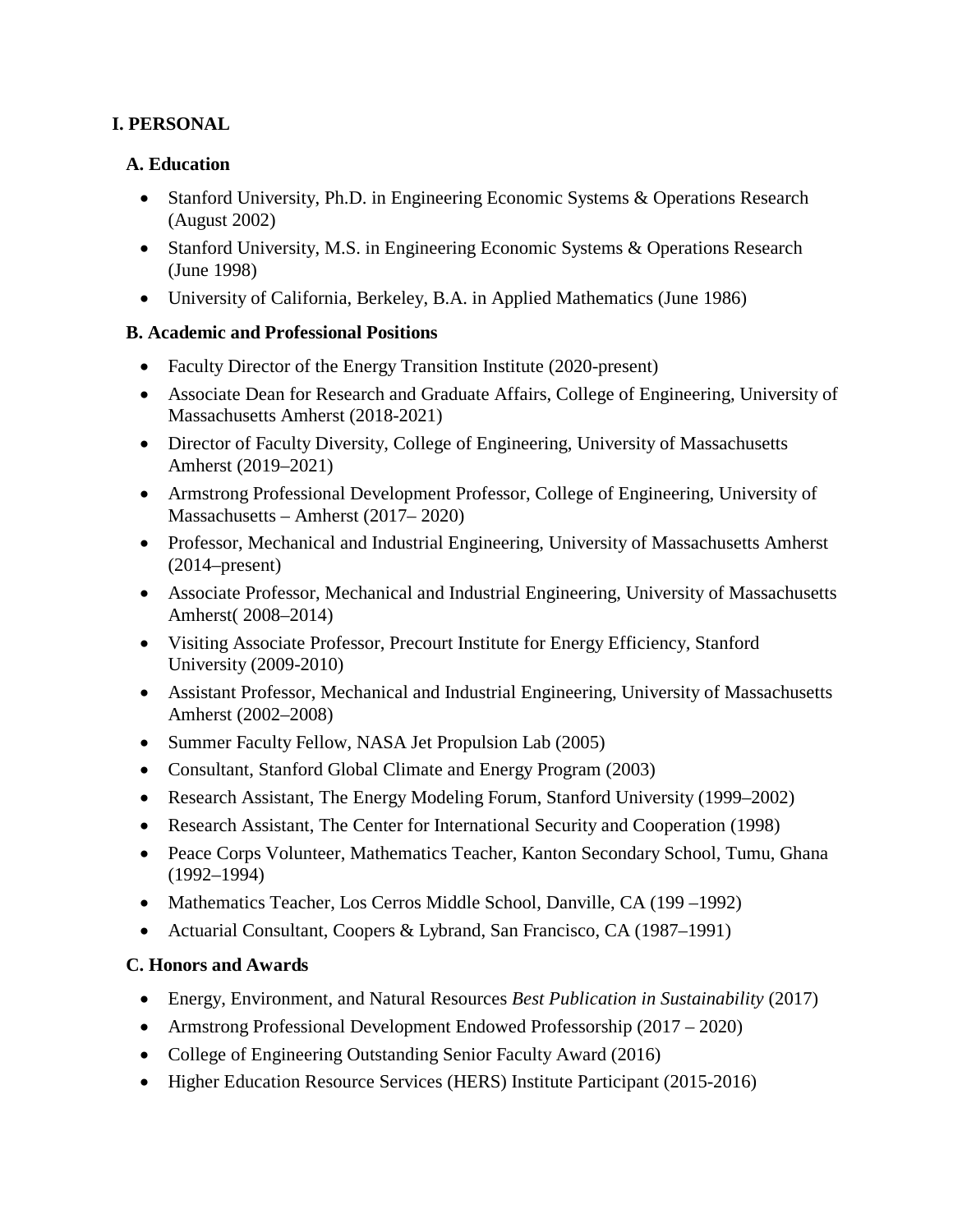- Finalist, C3E Award for Women in Clean Energy (2014 & 2015)
- Distinguished Graduate Mentor Award, University of Massachusetts Amherst (2014)
- The *Campbell Watkins Energy Journal Best Paper Award* (2009)
- NSF CAREER Award (2008)
- IEOR Professor of the Year (2008)
- IEOR Advisor of the Year (2005, 2006, 2009, 2015)
- Decision Analysis Student Paper Award, 2nd Place (2003)
- Food Research Institute Fellowship, Stanford, CA (1995-1998)
- Second Year Honors awarded to the most outstanding second-year mathematics student at U.C. Berkeley (1984)

#### **D. Membership in Academic, Professional, and Scholarly Societies**

- Institute of Operations Research and Management Sciences (INFORMS)
- Association of Environmental and Resource Economists (AERE)
- International Association for Energy Economics (IAEE)
- The Decision Analysis Society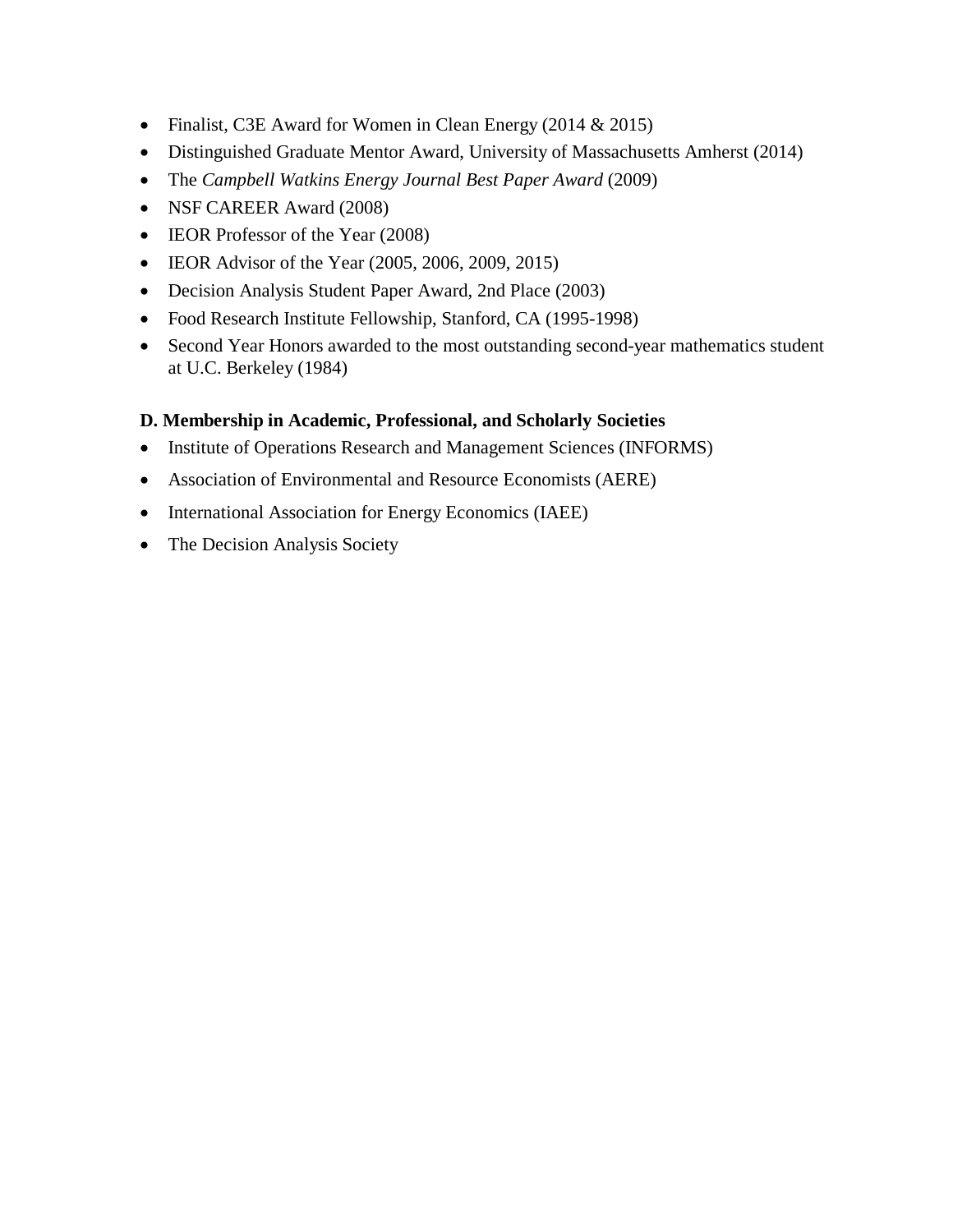# **II. TEACHING**

#### **A. Courses Taught**

- MIE 113 Introduction to Mechanical and Industrial Engineering (2010,2011,2012,2013,2014, significantly restructured in 2015, 2016,2017)
- MIE 273 and CEE 260 Probability and Statistics (2008, 2009, significantly restructured in 2017)
- MIE 353 Engineering Economy (2004, 2005, 2006)
- MIE 379 Deterministic Operations Research (2002, 2003, 2004, 2005, 2006, 2007, 2008)
- MIE 492 Senior Seminar (2006, 2010, 2011, 2014, 2015, 2016, 2017)
- MIE 478 Senior Capstone Design (2009, 2011, 2012, 2015-20172018)
- MIE 654 Economic Decision Making I (online summer 2020-21)
- MIE 686 Multi-Criteria Decision Making (2007,2008)
- Engin 697T Teaching Seminar (2019)
- MIE 754 Economic Decision Making II (2002-5, 2011-13, 2015-16, 2018, 2020-21)
- MIE 794 Graduate Seminar (2004, 2005)
- MIE 795A Wind Energy Fellows Seminar (2018, 2019)

#### **B. Special Courses**

• Faculty at the ETH PhD Academy "Sustainability at the Crossroads: Integrating Technologies, Policies and Strategies for a Sustainable Economy", outside of Zurich, Switzerland (June 17-22, 2018)

#### **C. Statement of contribution to curriculum development**

#### *MIE 113 Introduction to Mechanical and Industrial Engineering*

In 2015, we revised this class to ground it in a Team-Based Learning approache. All content is delivered out of class and students take part in team-based activities while in class. Additionally, it is now theme-based, having been given the name "Engineering Sustainability: Energy and the Environment". We use technology, including iClickers, screencasts, and interactive online quizzes.

#### *MIE 754: Economic Decision Making*

• This class was completely re-tooled to provide the graduate students with the skills and knowledge they need to apply economic analysis to research topics in IEOR as well as in ME. Demanding and rigorous, it provides a solid grounding in economic analysis from an optimization point of view. We cover topics such as the theory of the firm, the theory of the market, monopoly, game theory, oligopoly, decision making under uncertainty, as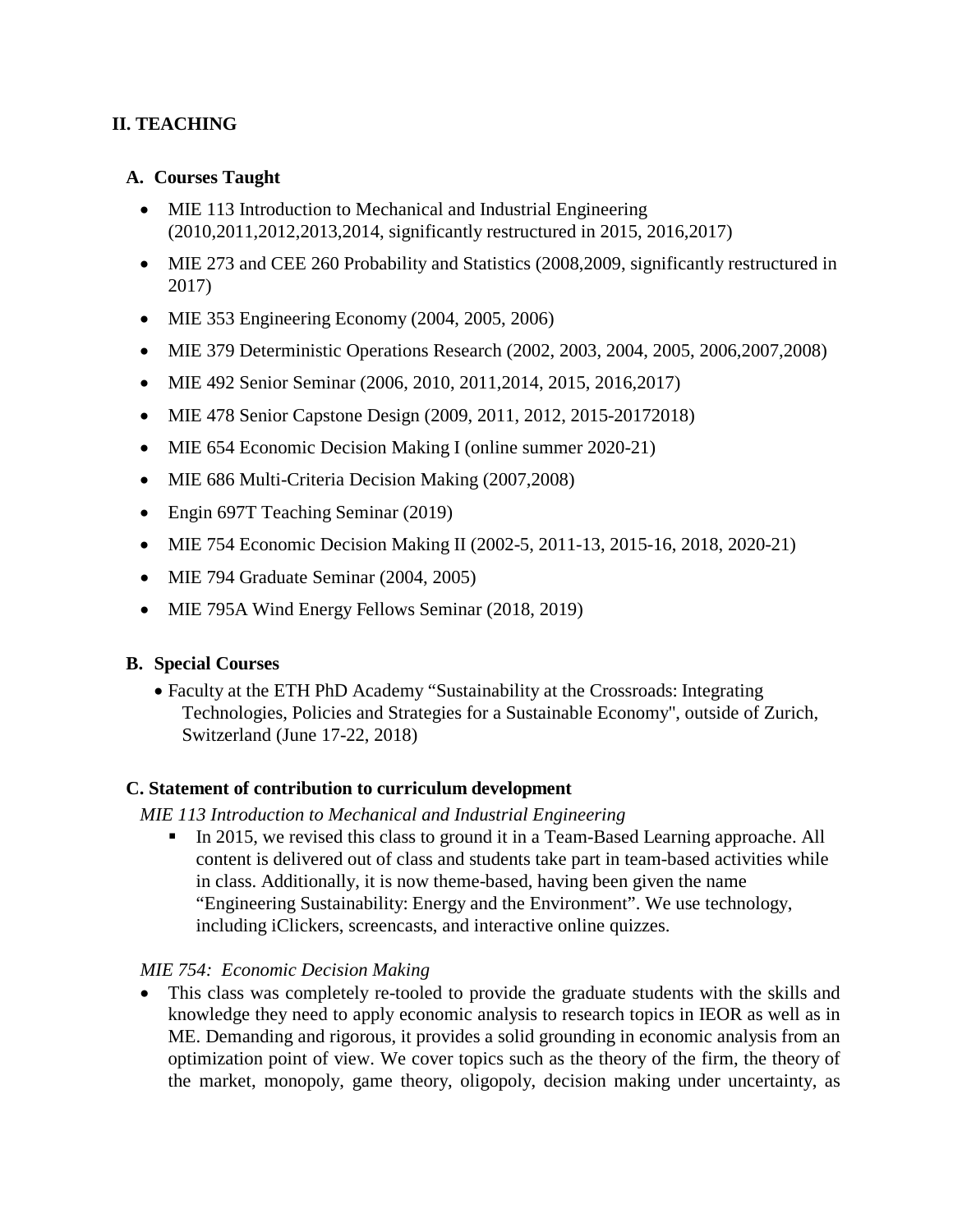well as the traditional topic of the time value of money. The students work in teams on a project in which they apply what they learn in a term project.

### *MIE 686: Multi-Criteria Decision Making*

• This class was revised to focus on applying Decision Analysis methods to decisions with multiple criteria. Topics covered include structuring decision problems; probability concepts; decision trees and value of information; utility theory; non-inferior sets and stochastic dominance; and multi-attribute value and utility functions. The central focus of the class was on applying the concepts to a real decision problem. This class was attended by a wide variety of students, both graduates and undergraduates, from IE, ME, SOM, and ECE.

### **D. Graduate Students**

### *Ph.D. Dissertations*

- Ekundayo Shittu Ph.D. IEOR (2004 –2008) "Environmental Policy and Investment Decisions under Uncertainty." Recipient of Isenberg Award in 2005, a 1-year fellowship awarded to students who demonstrate academic merit and a commitment to the integration of science, engineering and management. IIASA summer fellow 2007. Recipient of NSF CAREER Award in 2019. Current Position: **Assoc. Prof. GWU**.
- Rose Zdybel Ph.D. IEOR (2008 2013) "R&D Portfolio Analysis of Low Carbon Energy Technologies to Reduce Climate Change Mitigation Costs."
- Robert Barron, Ph.D. IEOR (2012 2015). "Analysis of the Impact of Technological Change on the Cost of Achieving Climate Change Mitigation Targets." IIASA summer fellow 2014. Current Position: **Asst. Prof. Western New England University**
- Olaitan Olaleye Ph.D. IEOR (2012 2015). "Role of Low Carbon Energy Technologies in Near Term Energy Policy." Current Position: Phillips
- Alexana Cranmer Ph.D. IEOR (2013 2017). "Modeling the Economic and Environmental Performance of Offshore Wind Energy". Current Position: **Asst. Prof. Bentley University**
- Moijue Kaikai, Ph.D. IEOR (2014 2019) "Engineering for Sustainable Energy Education within Urban Secondary Schools."
- Destenie Nock, Ph.D. IEOR (2015 2019). NSF Graduate Research Fellow. "Power System Planning in Disparate Systems: Modeling Sustainability and Electricity Access." Current Position: **Asst. Prof. Carnegie Mellon University**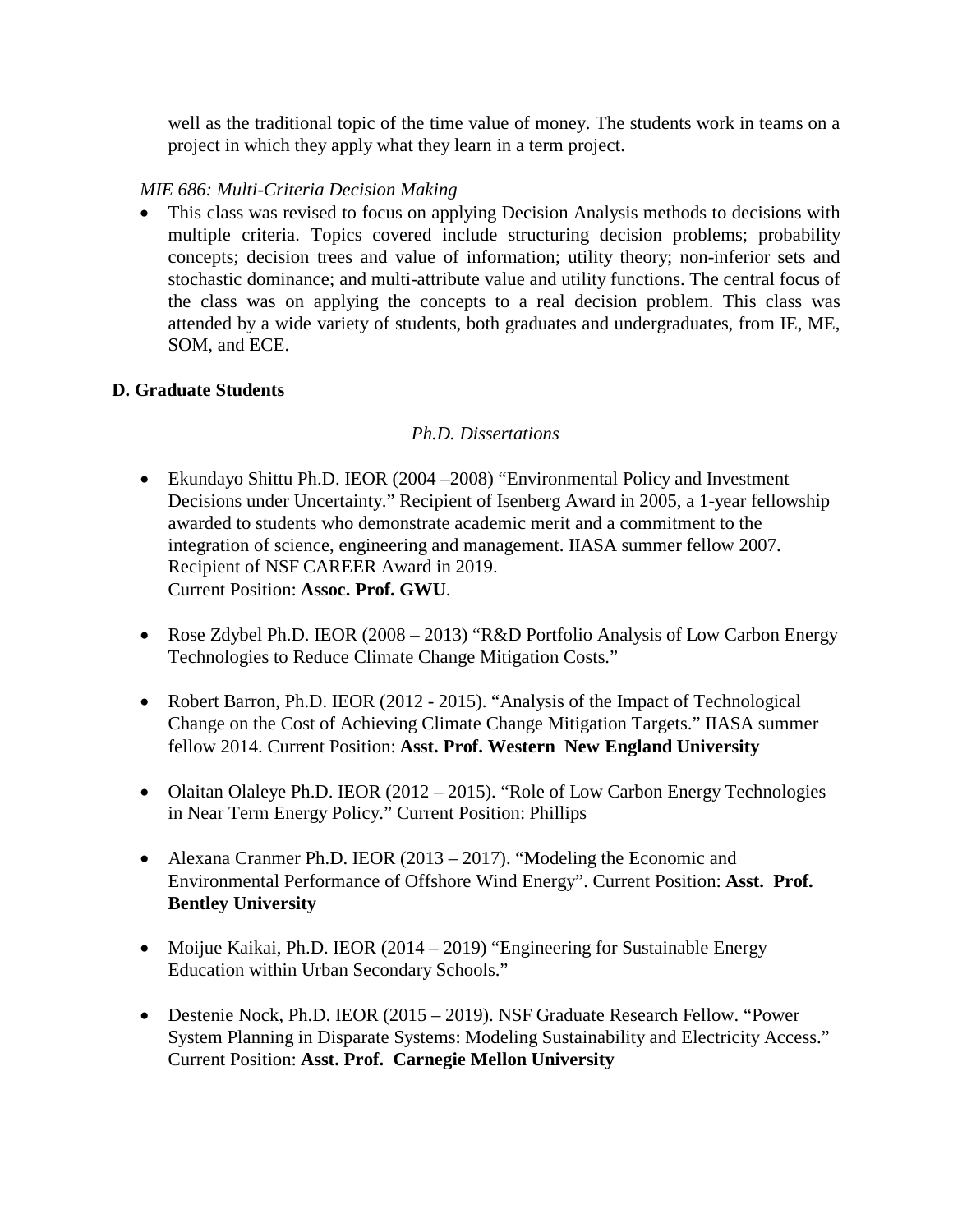- Rodrigo Fernandez Mercado, Ph.D. IEOR (2014 2020) "Robust and Sustainable Energy Pathways to Reach Mexico's Climate Goals." Post-Doc, Energy Center, Appalachian State.
- Franklyn Kanyako, Ph.D. IEOR (2016 2021) "Modeling Portfolios of Low Carbon Energy Generation Under Deep Uncertainty." Post-Doc, Department of Civil & Environmental Engineering, Tufts University.
- Paola Furlanetto, Ph.D. IEOR (2019 Expected 2023)
- Christian Negron-Hernandez, Ph.D. IEOR (2019 Expected 2023)
- Ogechi (Vivian) Nwaridu, Ph.D. IEOR (2020 Expected 2024)
- Yiwen Wang, Ph.D. IEOR (2021 Expected 2025)

#### *M.S. Thesis*

- Kwame Adu-Bonnah, M.S. IEOR (2003-2005) "Optimal Climate Technology Research and Development Investment under Uncertainty"
- Joseph Kalowekamo M.S. Mechanical Eng. (2005 2007) "Module Cost Estimation for Organic Solar Cells"
- Ben Ewing M.S. IEOR (2007 2009) "A Decision Support System for Energy Decision Making in the Pioneer Valley"
- Georg Schorpp, M.S. IEOR (2007 2009) "Optimal Energy R&D Portfolio Decision Making Under Climate Change Uncertainty"
- Nathanael Miksis IEOR (2006 2010) "Agent-Based Modeling for Electricity Markets."
- Sandhya Ragavan M.S. Mechanical Engineering (2007 2010) "Characteristics of Electricity Storage for Wind Farm Integration to Grid"
- Yiming Peng Ph.D. IEOR (2008 2010) "Technology, Uncertainty, and Climate Change."
- Peter Rasmussen M.S. IEOR (2009 2011) "A Cost Model for CCS"
- Noubara Adoumbaye M.S. IEOR (2010 2012) "Impact of Grid Integration on the Value of Solar R&D"
- Karamvir Singh M.S. IEOR (2010 2012) "The Expected Costs and Benefits of Stopping Wind Turbines to Avoid Bird Deaths"
- Yash Sanghai M.S. Mechanical Engineering (2009 2012) "Characteristics of Fuel Cells for Wind Farm Integration on to the Grid"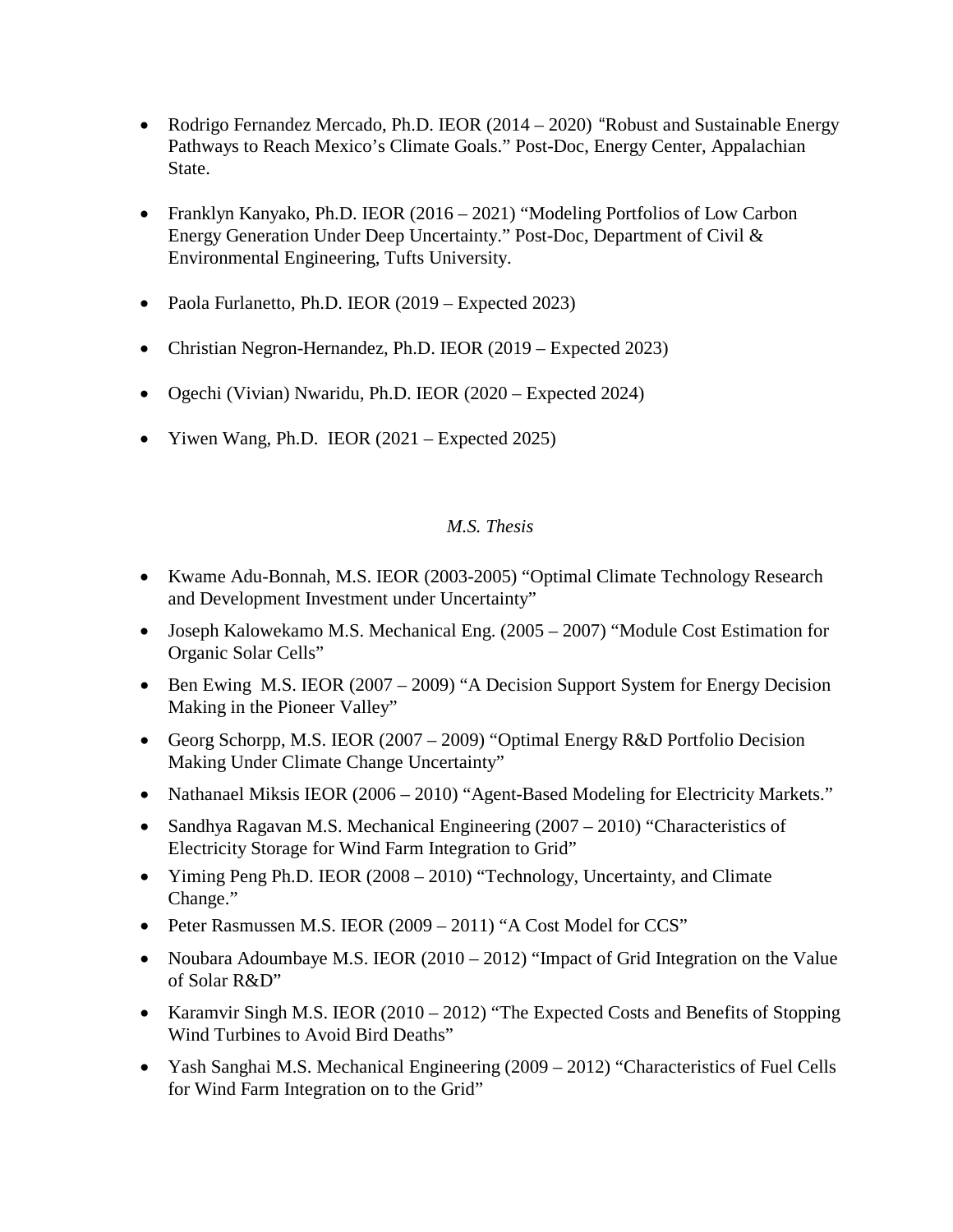- Olaitan Olaleye M.S. IEOR (2010 2013) "Effects of Different Methods of Aggregation of Probabilities on the R&D Investment Portfolio for Optimal Emissions Abatement: An Empirical Evaluation"
- Robert Barron M.S. IEOR (2010 2013) "Endogenous Technological Change in the DICE Integrated Assessment Model"
- Jubith S. Charthamkudath M.S. IEOR  $(2010 2012)$  "Comparing the Present U.S. Electricity Grid to a Smart Grid System"
- An Pham M.S. IEOR (2011 2013) [co-advisor with Jenna Marquard] "Climate Change" and Water Planning"
- Nazanin Khatami, M.S. IEOR (2016 2017). Course only, co-authored paper: "The Levelized Cost of Carbon: A Practical, if Imperfect, Method to Compare CO2 Abatement Projects"
- Claire Cruikshank, MS IEOR (2016 2018) "Does the Elicitation Mode Matter? Comparing Different Methods for Eliciting Expert Judgment"
- Tim Costa, MS ME (2017 2019) "Wind Energy Experience Curve Analysis"
- Muhammad Mustafa Amjad (2018-2020) "Modeling Of Electrical Grid Systems to Evaluate Sustainable Electricity Generation In Pakistan"
- De'Andre Graham (2020-2021), Course only, funded research on patent analysis to identify the relatedness of technologies for informing learning curves.

#### *Graduate Students Independent Study*

- Ashwin Baikadi, Engineering Management MS student, Independent Study Spring 2018. "Sustainability Metrics for Energy Systems."
- Suprabha Prabhakaran, ECE MS Student, Independent Study Fall 2014. "Study of Electricity Industry Structure, Ten Regional Transmission Organizations/Independent System Operators (RTOs/ISOs), and their Major Challenges in North America"
- Ryan Wicks, ECO MS Student, Independent Study Fall 2015. "Water Impacts of Energy Technology Portfolios"

# **E. Undergraduate Students**

*Independent Studies and Special Projects*

- Charlie Wilen (UMass, ME), CHC Thesis 2021-2022
- Samuel Zhang (UMass, IE), independent study, fall 2021
- Lamisa Sheikh (UMass, ECE) REU summer 2021; Senior thesis 2021-22
- Sarive Kadate (UMass, ECE) REU summer 2021
- Kaitlin Fung (UMass, ChemE) REU summer 2020; Independent study Fall 2020;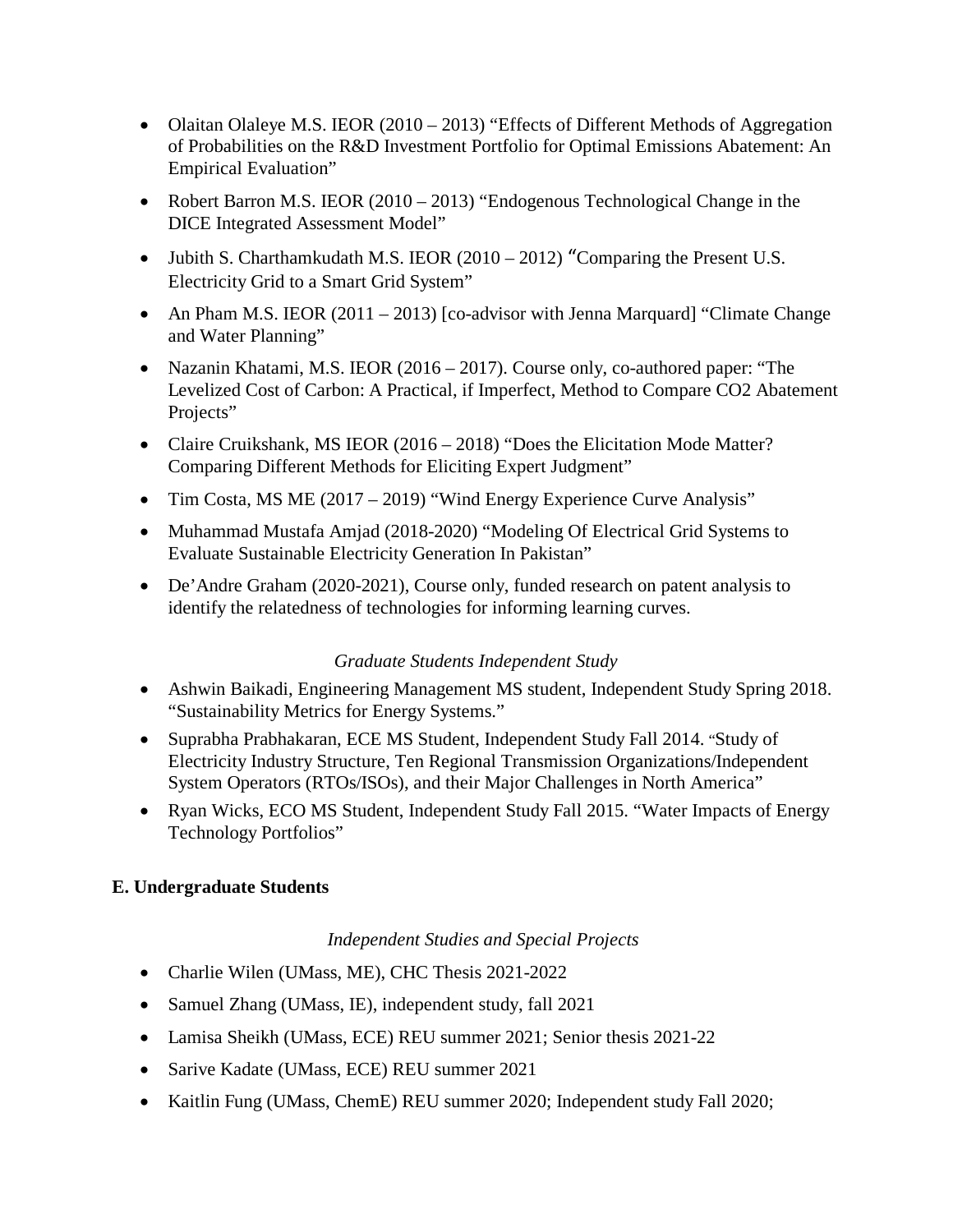Commonwealth Honors College Thesis 2021-2022

- Isaac Fitts-Sprague, Commonwealth Honors College Thesis 2019: "A study of energy development pathways to identify robust investments in Mexico"
- Ami Khalsa (UMass, ECO) Research Assistant 2017-2018, REU summer 2018, Commonwealth College Thesis 2018-2019: "The Sustainability of Hydro Power"
- Ivan Norman (UMass, ECE) Research Assistant Spring 2018 and REU Summer 2018: "Solving Multi-Criteria Problems"
- Richard Anonyai (UMass, ECE) REU Summer 2018: "Sustainability and the New England Natural Gas Pipeline"
- Olvia Pfeiffer (UMass, MIE) Commonwealth College Thesis, 2018-2019 and Research Assistant Spring 2018: "Investigating the Variability of Hydro with Respect to Wind Power"
- Tristan Koopman (UMass, ECE) Commonwealth College Thesis, 2017-2018: "Synergy between Pumped-Hydro Energy Storage and Wind Energy in the New England Electricity System"
- Emily Pottier (UMass, MIE) Commonwealth College Thesis, 2016-2017; and Research Assistant Spring 2016: "Investigating the Sustainability of Energy Technologies in Massachusetts"
- James Abate (UMass, MIE), Independent Study, 2016: "Uncertainty Bounds on the Impacts of Offshore Wind on Terns"
- Dan Sheahan (UMass, MIE) Commonwealth College Thesis 2015-2016: "Estimating Power Loss Due to Neighboring Wind Farms"
- Michael Ameckson (North Carolina A&T) NSF REU 2015: Developed a genetic programming approach to efficiently solve the offshore wind farm siting optimization problem.
- Wayne Ferrell (UMass, MIE) STEM Ambassador's Program, 2015: Implemented detailed power predictions into the off shore wind farm siting optimization problem.
- Sarah Mangels (UMass, MIE) NSF REU, 2014: Developed information on cumulative capacity and learning curves for wind energy to support an expert elicitation; and developed and tested a set of questions for expert elicitation experiments.
- Moijue Kaikai, (UMass, ME) NSF REU, 2013: Developed a hands-on curriculum for urban students on renewable energy; **and** B.S. Independent Study, spring 2013: "Estimating Capacity Values for Offshore Wind"
- Charlene Nalubega, (UMass, IE) LSAMP REU 2013: "Developing a Cost Estimate for Offshore Wind Turbines"
- Hadley Patten, (UMass, IE) NSF REU, 2012 & 2013: "Aggregating Expert Elicitations"
- Dana Everndon, (UMass, IE) Commonwealth College Thesis (2011-2012): "Learning by Doing in Energy Technologies"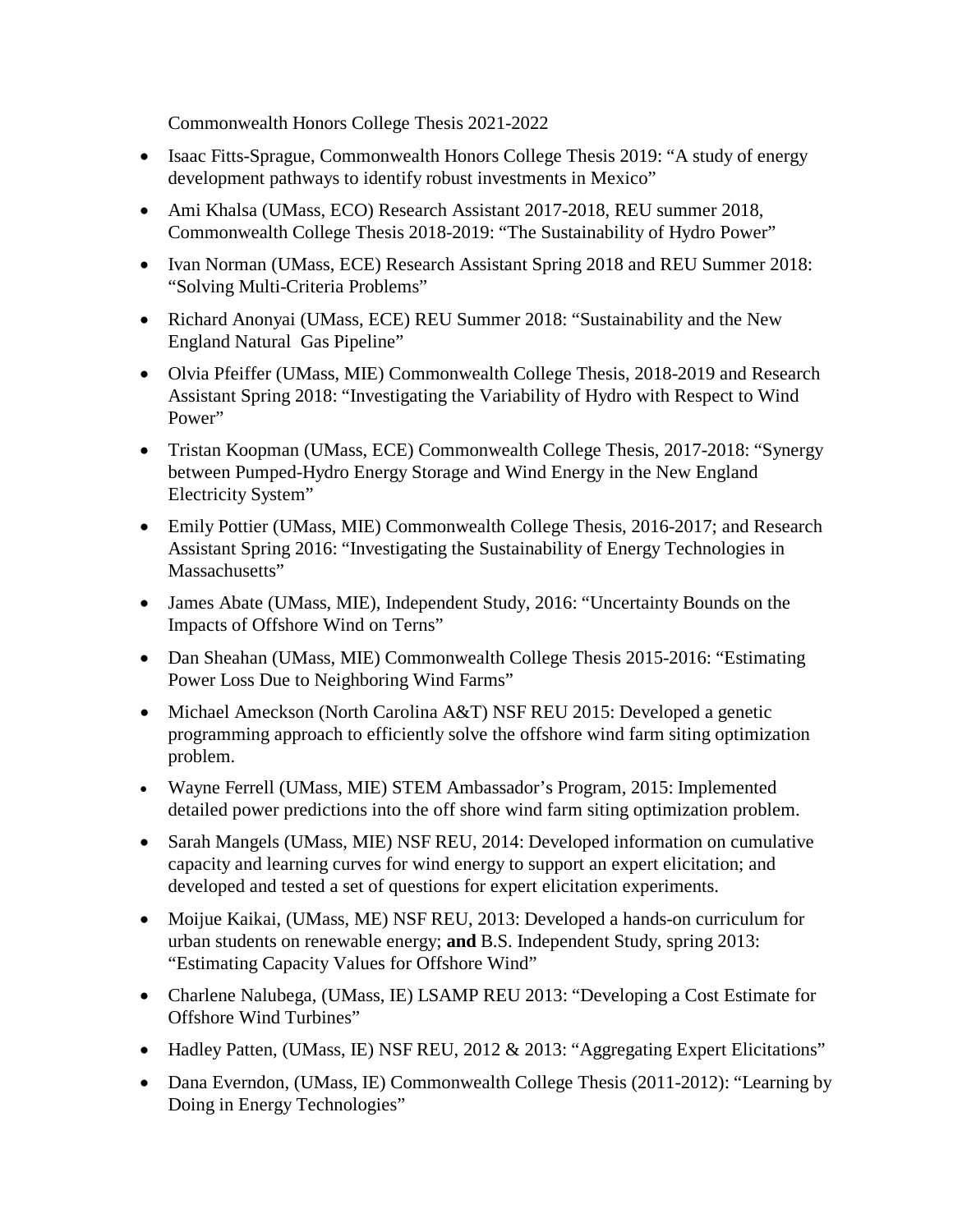- Sandra Jenkins, (UMass, EE) Commonwealth College Thesis (2011-2012): "Renewable Energy Integration"
- Hannah Varner, (Brown University, ME) B.S., NSF REU, 2011: "Combining Expert Elicitations across Multiple Studies"
- Tyler Loggins, (UMass, IE) B.S.: Paid research funded by ICARUS, an EU-supported project, 2011: "Expert Judgments on the Future of Carbon Capture"
- Isaac Wainstein, (UMass, IE) Commonwealth College Thesis (2010-2011): "Optimal Calendar Rebalancing Strategy: The Effects of Asset Growth and Volatility"
- Michael Berthaume, (UMass, ME) B.S. Independent Study, 2008: "Optimal Investment in Solar R&D"
- Tim Olsen, (UMass, ME) B.S. Independent Study, 2007: "Energy Consumption at the Hitchcock Center"
- Ashley Lewis, B.S. (UMass, IE) Commonwealth College Honors Thesis (2007 2008): "Optimal Investment in Solar R&D as a Response to Climate Change"
- Jessica Wilbarger, (Smith College, Engineering) B.S. REU (2007) : "Interactive Energy Projections: A Tool for Sustainable Decision Making in the Pioneer Valley"
- Marc Santos, (UMass, ME) B.S., REU (2006) : "Electricity Market Simulations"
- Julia Sullivan and Cristina Rivera, B.S. Capstone Project (2003): "An Optimal Driving Strategy for the Supermileage Vehicle"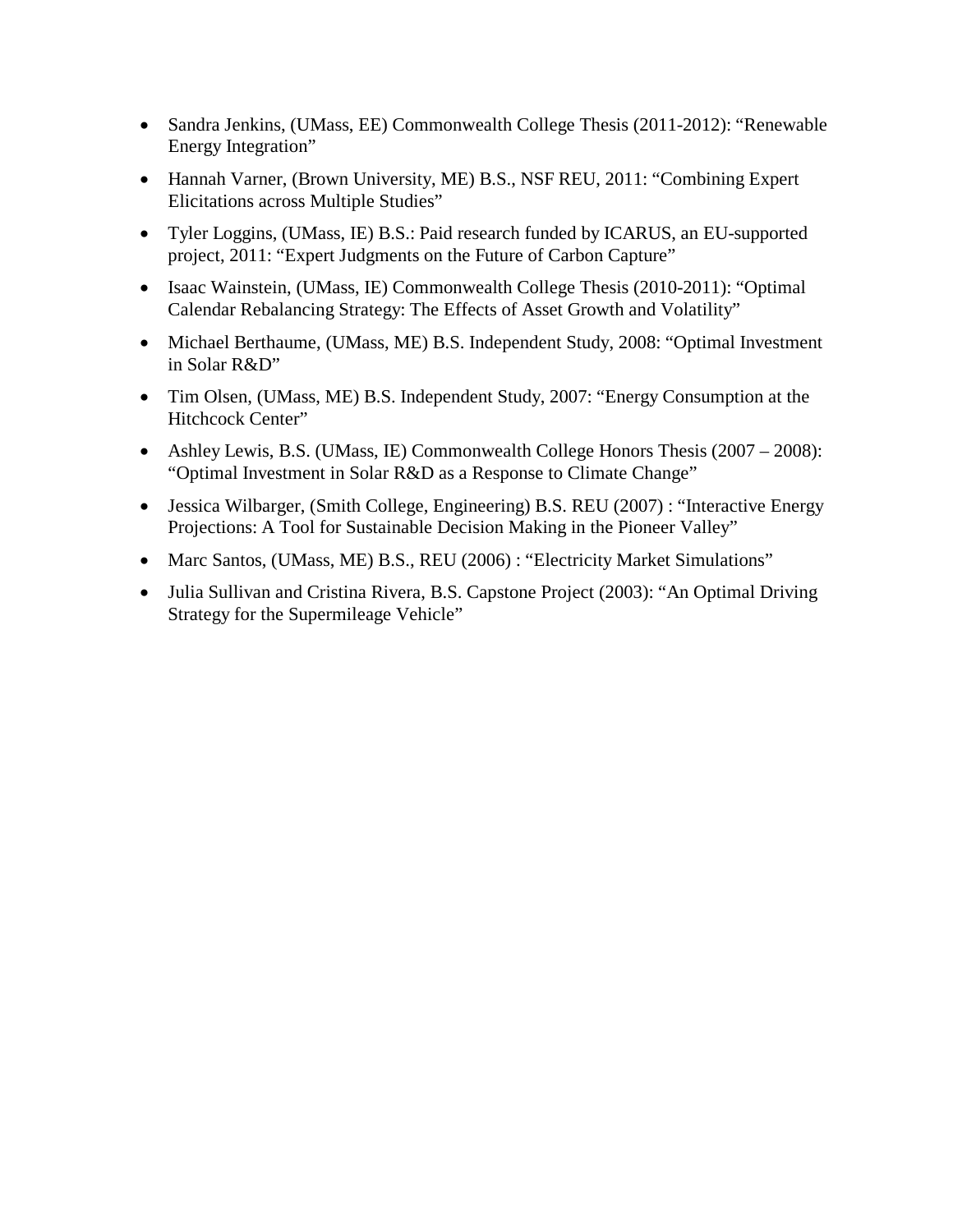#### **III. RESEARCH**

#### **A. Grants and Contracts**

*Principal Investigator*

*Funded*

- "How can we forecast technological change in complex energy technologies? An empirical study using patent data." **Sloan Foundation,** \$355,753, 7/1/2020 – 6/30/2023
- "Harnessing the Data Revolution: Institutes for Data-Intensive Research in Science and Engineering" - Ideas Labs, **National Science Foundation**, Travel Grant, 5/19/2019 – 5/24/2019
- "Earn and Learn with Springfield High School of Science and Technology", **Massachusetts Clean Energy Center**, \$160,000, 7/1/2017 – 10/1/2018
- "Does the Elicitation Mode Matter?: Comparing Different Methods for Eliciting Expert Judgment", **Sloan Foundation**, \$19,971, 7/1/2016 – 6/30/2017
- "Developing a Metric for the Cost of Abatement", **Massachusetts DOT**; \$71,054, 01/01/2016 – 03/30/2017
- REU Site: "Offshore Wind Energy: Solving the Engineering, Environmental & Socio-Economic Challenges"; **National Science Foundation**, \$357,920, 02/01/2015 – 02/01/2018
	- o Supplement for "Research Experience for Teachers"; NSF; \$10,000
- IGERT: "Wind Energy Engineering, Environmental Impacts, and Policy", **National Science Foundation**, \$3,200,000, 08/15/2011 – 08/15/2018
	- o Supplement for "Improving Graduate Student Preparedness: Curriculum development for science and policy"; National Science Foundation; \$34,946, 9/1/2016 – 9/1/2017
	- o Supplement for "Understanding Public Priorities, Tradeoffs, and Development Goals following Acute Storms: Toward Resilient and Sustainable Energy Infrastructure"; NSF; \$42,256, 03/01/2018 – 07/31/2018
- "Choosing a Portfolio of Technology Policies in an Uncertain World", **National Science Foundation** SciSIP, \$383,000 (Umass), 07/01/2010 – 6/30/2013
	- o REU Supplement for "Choosing a Portfolio of Technology Policies in an Uncertain World", NSF, \$8,600, 05/15/2013 – 8/15/2013
- CAREER: "Technology R&D, Climate Change, and Uncertainty", **National Science Foundation**. \$434,000. 09/01/2008 – 09/01/2013
	- o REU Supplement for CAREER: "Technology R&D, Climate Change, and Uncertainty", **NSF**, \$5000, 05/15/2014 – 8/15/2014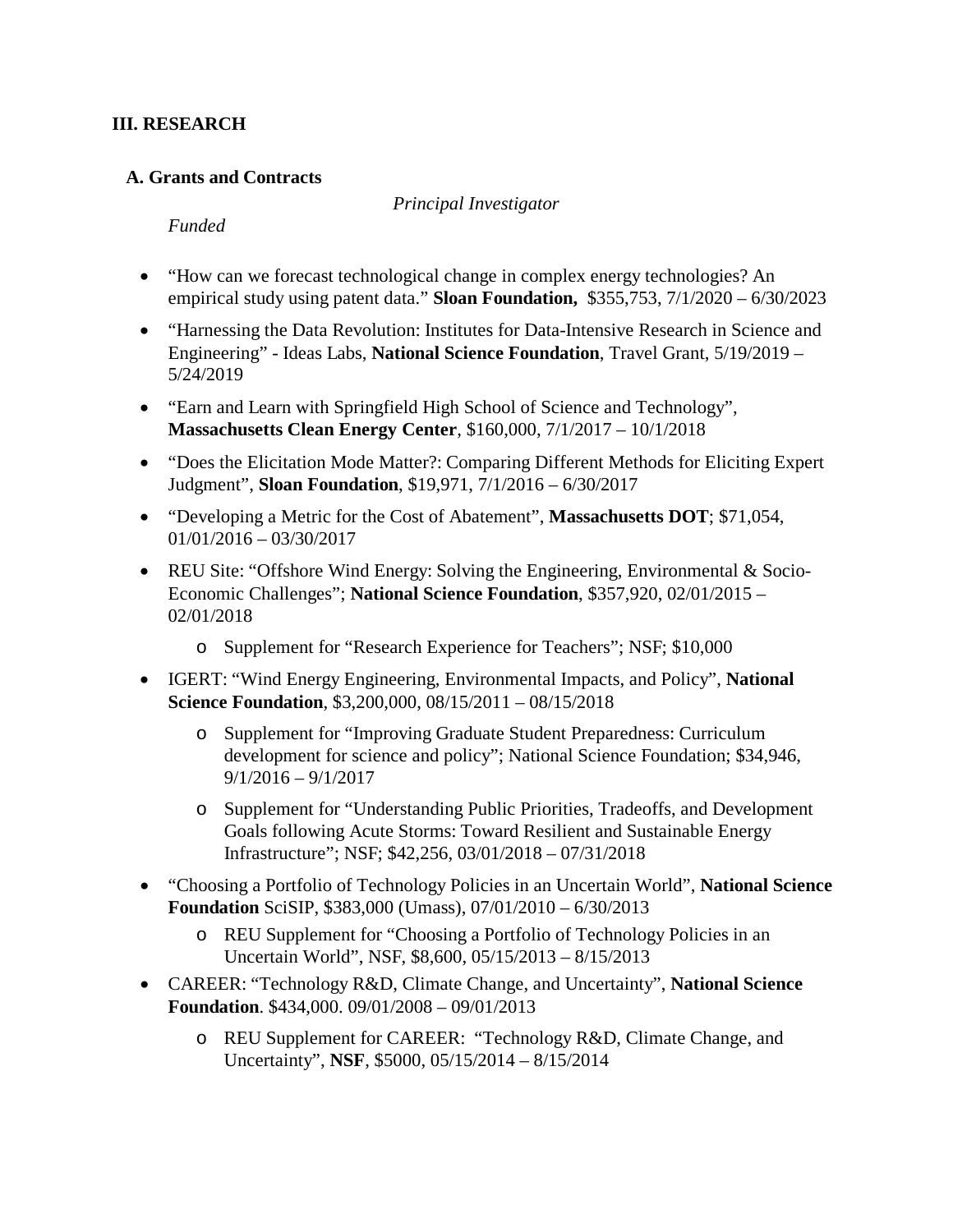- o REU Supplement for CAREER: "Technology R&D, Climate Change, and Uncertainty", **NSF**, \$5000, 05/15/2013 – 8/15/2013
- o REU Supplement for CAREER: "Technology R&D, Climate Change, and Uncertainty", **NSF**, \$6000, 05/15/2012 – 8/15/2012
- o REU Supplement for CAREER: "Technology R&D, Climate Change, and Uncertainty", **NSF**, \$6000, 05/15/2011 – 8/15/2011
- Decision Support for the Hitchcock Center Sustainable Building Demonstration Project, University of Massachusetts, Amherst Public Service Endowment Grant, \$14,715, 09/01/2007 – 06/01/2008
- "Energy, Land-Use, and Water: A Framework for Incorporating Scientific Information in Sustainable Planning"; with Rick Taupier, Catherine Miller, and Sarah Dorner. U.S. **Environmental Protection Agency**, \$299,265 (about \$128,000 to my lab), 1/15/2007 – 1/15/2010, PI 2008-2010.
- "Climate Change R&D Portfolio Decision-Making under Environmental, Economic, and Technological Uncertainty". PI, with co-PIs Jeffrey Keisler, Mathias Ruth, Detlof von Winterfeldt, and John Weyant. **Department of Energy**, \$347,000 (about \$145,000 to my lab), 3/1/2006 – 3/1/2008, PI
- "Agent-Based Modeling of Electricity Markets"; **ISO-New England** and University of Massachusetts, Amherst \$27,642, 06/06/2005 – 06/01/2006, PI
- "CADETS Technology Analysis", **NASA-JPL**, \$25,555, 09/21/2005 3/8/2006, PI
- "Climate Change Policy in the Face of Uncertainty"; Faculty Research Grant, University of Massachusetts, Amherst, \$10,000, 01/01/2003 – 01/01/2004, PI.

#### *Co- Investigator*

*Funded*

- GCR: Integrating Social and Economic Equity into the Science and Engineering of the Sustainable Energy Transition (PI Matt Lackner, co-PIs Baker, Crago, Harper, Shenoy); **NSF**, 3.600,000, 10/1/2020 – 9/31/2025
- NRT: Enhancing Resiliency and Increasing Equity in the Transition to a Sustainable Energy Future (PI Matt Lackner; co-PIs Baker, Crago, DeConto, Zakeri); **NSF**, 2,748,866, 9/1/2020 – 8/30/2025
- NSF2026: Conference Workshops to Identify Research at the Intersection of Energy and Equity to Enable a Just Energy Transition (PI DV, co-PIs Baker, Ash, Tuominen); **NSF**, \$99,999, 9/1/2020 – 8/30/2021
- Development of National Offshore Wind Research Agenda, co-PI (with UMass PI Manwell, Lackner, Arwade) **Massachusetts Clean Energy Center**, \$50,000, 9/1/2016 – 8/30/2017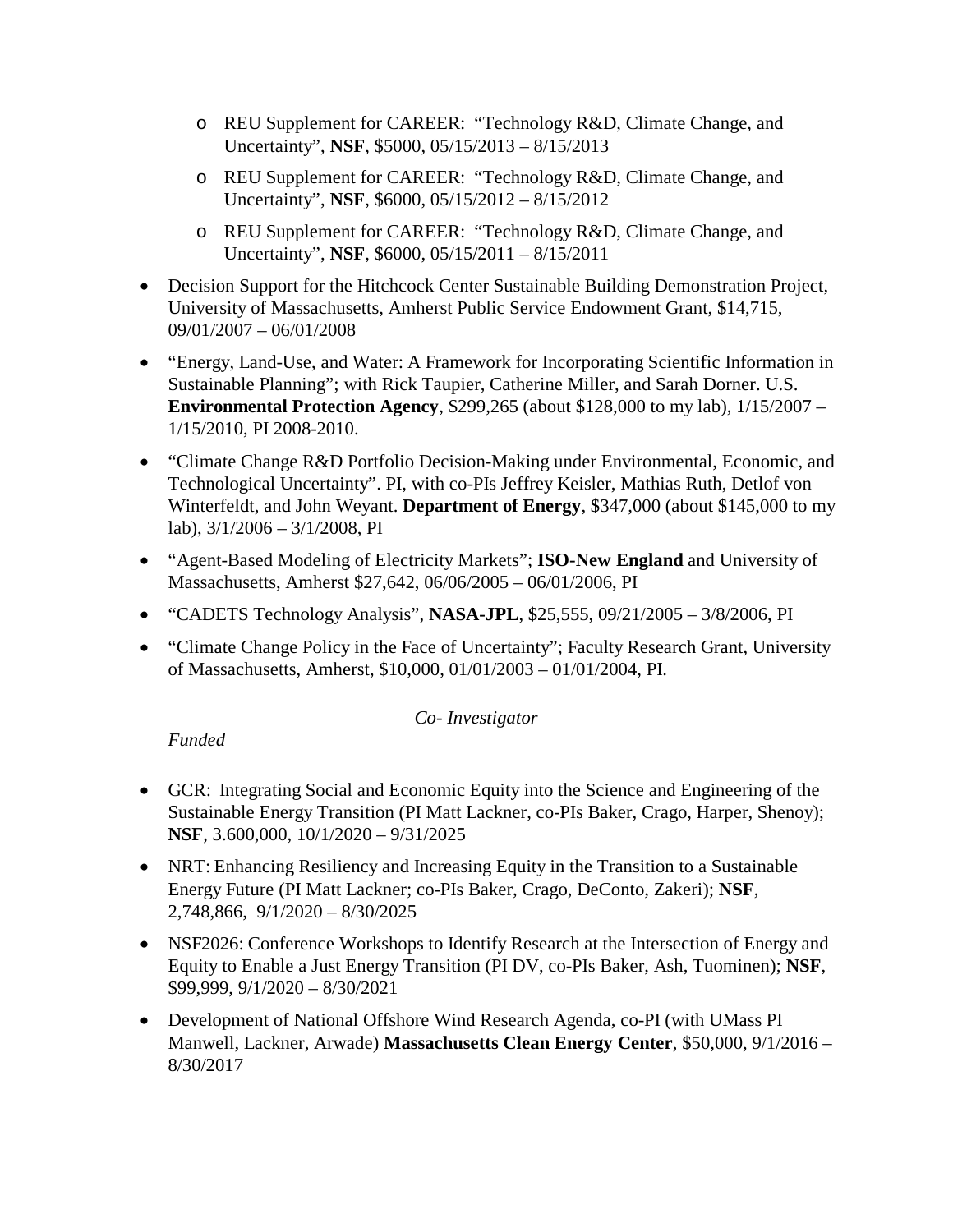- 2016 Department of Energy Collegiate Wind Competition, co-PI (with PI Lackner; Cowden, Hamin) **US Department of Energy**, \$20,000, 02/01/2015 – 06/01/2016
- Wind Energy Expert Elicitation, Lawrence Berkeley National Laboratory, **US Department of Energy**, Travel grant (PI Ryan Wiser of LBNL), 6/1/2014 – 12/31/2015
- "Collaborative Development of Climate Information for the Connecticut River Basin Using Shared Vision Forecasting"; co-PI (with Brown, Palmer, Marquard), **NOAA**, \$299,833, 09/01/2010 – 9/01/2012
- Subcontractor on ICARUS: "Innovation for Climate Change Mitigation: A Study of Energy R&D, its Uncertain Effectiveness and Spillovers"; **European Research Council**, \$45,000, 1/1/2010 – 12/31/2012

#### *Consulting*

- Report on Future Clean Energy Technologies, **OECD**, EU20,000, 09/2014 05/2015
- Consultant for ADVANCE: "Advanced Model Development and Validation for Improved Analysis of Costs and Impacts of Mitigation Policies"; **European Research Council**, EU500 , 4/1/2014 – 5/31/2014

# C. **Research Infrastructure**

- Co-Organizer (with Leon Clarke): "R&D Portfolio Analysis Tools and Methodologies", **Department of Energy**, Washington D.C. Dec. 2, 2010
- Co-Organizer (with Valentina Bosetti): First Meeting of Technology Elicitations and Modeling (TEaM) Project, September, 1-2, 2011**, ICCG**, Island of San Giorgio Maggiore, Venice, Italy
- Co-Organizer (with Valentina Bosetti and Laura Diaz Anadon): Second Meeting of TEaM,Project, April, 5-6, 2012, **EMF**, Harvard University, Boston, MA
- Co-Organizer (with Valentina Bosetti): Third Meeting of TEaM Project at Climate Change Impacts and Integrated Assessment, August 1-2, 2012, **EMF**, Snowmass CO.
- Co-coordinator (with Valentina Bosetti): EAERE European Summer School on: "Uncertainty, Innovation, and Climate Change", June 30 – July 6 2013, **EAERE**, Venice, Italy.
- Organizing committee: "Setting the priorities for research at the intersection of energy technology and social equity," April 2021, **NSF**, University of Massachusetts, Amherst (remote).

# **IV. PUBLICATIONS**

# **A. Submitted Papers**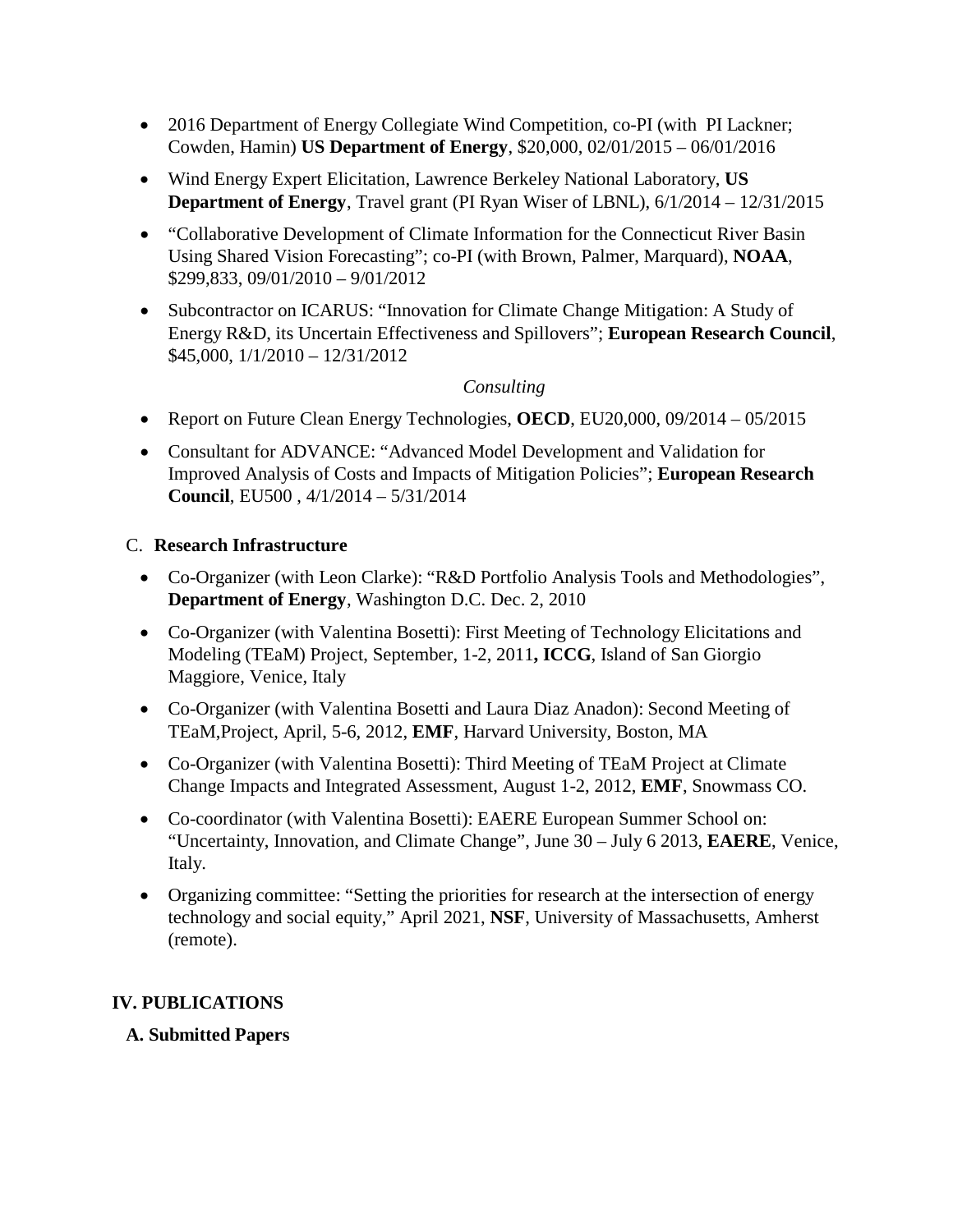- 1. Franklyn Kanyako, Erin Baker, and David Antoff, *Low carbon energy R&D portfolios that are robust when models and experts disagree,* Under review at **Nature Climate Change**
- 2. Rodrigo Mercado-Fernandez & Erin Baker, *The Sustainability of Decarbonizing the Grid: A Multi-Model Decision Analysis Applied to Mexico.* Under review at **Renewable and Sustainable Energy Transition**
- 3. Christian Hernandez-Negron, Erin Baker, and Anna Goldstein, *Experience curves and the relatedness of technologies: Offshore and onshore wind energy.* Under review at **Technological Forecasting and Social Change**
- 4. Rodrigo Mercado Fernandez, Erin Baker, Julio Alberto Hernández Galicia; *Robust Regional Power Planning to Meet Climate Goals*; under review at **Energy and Climate**
- 5. A.P. Ravikumar, E. Baker, A. Bates, D. Nock, D. Venkataraman, T. Johnson, et al., *Enabling an Equitable Energy Transition Through Inclusive Research,* under revision for **Science**

# **B. Refereed Journal Publications**

- 1. Erin Baker, Anna Goldstein, and Ines Azevedo, *A perspective on equity implications of net zero energy systems,* **Energy and Climate, (**Forthcoming)
- 2. Ekholm, Tommi; Erin Baker, *Multiple Beliefs, Dominance and Dynamic Consistency*, **Management Science, (**Forthcoming)
- 3. Franklyn Kanyako and Erin Baker, *Impacts of uncertainty in the future cost of wind energy on climate change mitigation,* **Climatic Change 166,** 10 (2021) https://doi.org/10.1007/s10584-021-03105-0
- *4.* Wiser, Ryan; Joseph T. Rand; Joachim Seel; Philipp Beiter; Erin Baker; Eric Lantz; Patrick Gilman; *Expert elicitation survey predicts 37% to 49% declines in wind energy costs by 2050*, **Nature Energy,** *6*(5), pp.555-565. (2021)
- *5.* Pfieffer, Olivia; Nock, Destenie; Baker, Erin, *Wind energy's bycatch: Estimating the impacts on hydropower operation from wind energy deployment,* **Renewable and Sustainable Energy Reviews** *143*, p.110885 (2021)
- *6.* Erin Baker, Destenie Nock, Todd Levin, Samuel A. Atarah, Anthony Afful-Dadzie, David Dodoo-Arhin, Léonce Ndikumana, Ekundayo Shittu, Edwin Muchapondwa, Charles Van-Hein Sackey, *Who is marginalized in energy justice? Amplifying community leader perspectives of energy transitions in Ghana,* **Energy Research and Social Science** *73*, p.101933 (2021)
- *7.* Goldstein, A., Doblinger, C., Baker, E., Diaz Anadon, Laura, *Patenting and business outcomes for cleantech startups funded by the Advanced Research Projects Agency-Energy*. **Nature Energy** 5**,** 803–810 (2020). [https://doi.org/10.1038/s41560-020-](https://doi.org/10.1038/s41560-020-00683-8) [00683-8](https://doi.org/10.1038/s41560-020-00683-8)
- 8. Cranmer, Zana and Erin Baker, *The Global Climate Value of Offshore Wind Energy,*  **Environmental Research Letters,** 15(5), page 054003, 2020
- *9.* Baker, E., Bosetti V., Salo A., *Robust Portfolio Decision Analysis: An Application to the Energy Research and Development Portfolio Problem*, **European Journal of Operations Research**, [Volume 284, Issue 3,](https://www.sciencedirect.com/science/journal/03772217/284/3) Pages 1107-1120, 1 August 2020,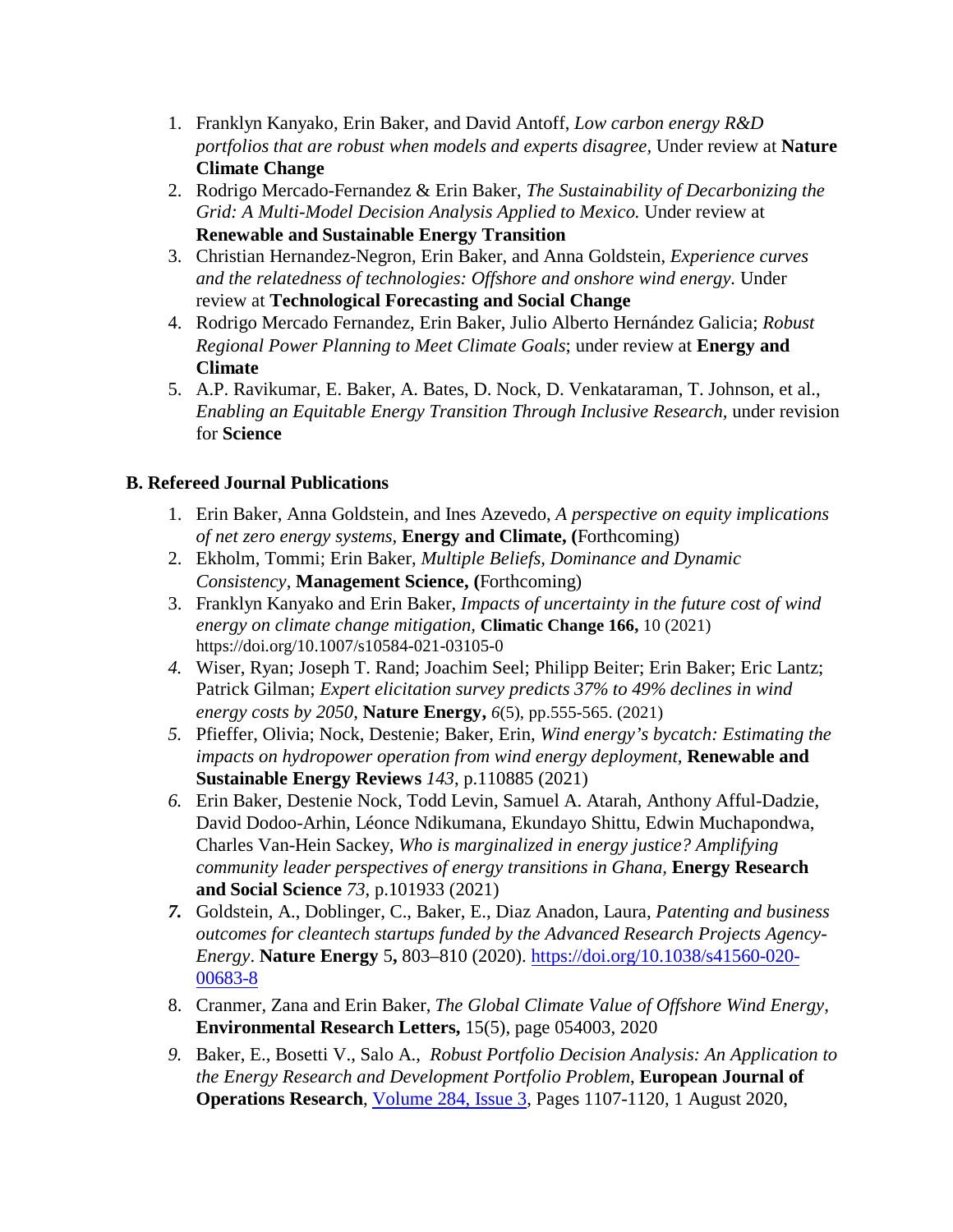- 10. Nock, D., Baker, E., Levin ,T. *Changing the Policy Paradigm: A Benefit Maximization Approach to Electricity Planning in Developing Countries,* **Applied Energy,** Volume 264, 15 April 2020
- 11. Baker, E. and Khatami, N. *The Levelized Cost of Carbon: A Practical, if Imperfect, Method to Compare CO2 Abatement Projects,* **Climate Policy** 19(9), pp.1132-1143 (2019)
- 12. Nock, D. and Baker, E. *Holistic Multi-criteria Decision Analysis Evaluation of Sustainable Electric Generation Portfolios: New England Case Study*, **Applied Energy**, 242, pp.655-673 (2019)
- 13. Cranmer, Zana, Erin Baker, Juuso Liesiö, Ahti Salo, *A Portfolio Model for Siting Offshore Wind Farms with Economic and Environmental Objectives*, **European Journal of Operations Research**, 267:304-314 (2018)
- **14.** Verdolini, E., Anadon, L.D., Baker, E., Bosetti, V., Aleluia Reis, L., *Future Prospects for Energy Technologies: Insights from Expert Elicitations,* **Review of Environmental Economics and Policy,** 19(2):133-153 (2018)
- 15. Nock, Destenie, Erin Baker, *The Unintended Consequences of Northern Ireland's Renewable Obligation Credit Policy*, **Electricity Journal,** Volume 30, Issue 7, August–September 2017, Pages 47–54
- *16.* Laura Diaz Anadon, Erin Baker, Valentina Bosetti, *Integrating Uncertainty into Public Energy R&D Decisions,* **Nature Energy**, 2 (2017): 17071, \* authors listed alphabetically, equal contribution
- *17.* Cranmer, A., Smetzer, J., Welch, L., Baker, E., *A Markov Model for Planning and Permitting Offshore Wind Energy: A Case Study of Radio-Tracked Terns in the Gulf of Maine, USA*, **Journal of Environmental Management,** Volume 193, 15 May 2017, pages 400–409
- 18. Ryan Wiser, Karen Jenni, Joachim Seel, Erin Baker, Maureen Hand, Eric Lantz, Aaron Smith, *Expert Elicitation Survey on Future Wind Energy Costs,* **Nature Energy,** September 2016, page 16135
- 19. Marshall Burke, Melanie Craxton, Charles D. Kolstad, Chikara Onda, Hunt Alcott, Erin Baker, Richard Carson, Kenneth Gillingham, Joshua Graff-Zivin, W. Michael Hanemann, Geoffrey Heal, Solomon Hsiang, Benjamin Jones, David Kelly, Raymond Kopp, Matthew Kotchen, Robert Mendelsohn, Kyle Meng, Gilbert Metcalf, Juan Moreno-Cruz, Robert Pindyck, Ivan Rudik, James Stock, and Richard Tol, *Opportunities for Advances in Climate Change Economics*, **Science,** 352.6283 (2016): 292-293
- 20. Laura Diaz Anadon\*,Erin Baker\*, Valentina Bosetti\*, Lara Aleluia Reis, *Expert Views - and Disagreements - about the Potential of Energy Technology R&D*, **Climatic Change** (June 2016), Volume 136, [Issue](http://link.springer.com/journal/10584/136/3/page/1) 3, pp 677–691 \*First 3 authors listed alphabetically, equal contribution
- 21. Kaikai, Moijue, Erin Baker, *Engineering for Sustainable Energy Education within Suburban, Urban, and Developing Secondary Schools*, **Journal of Education for Sustainable Development,** 10.1 (2016): 88-100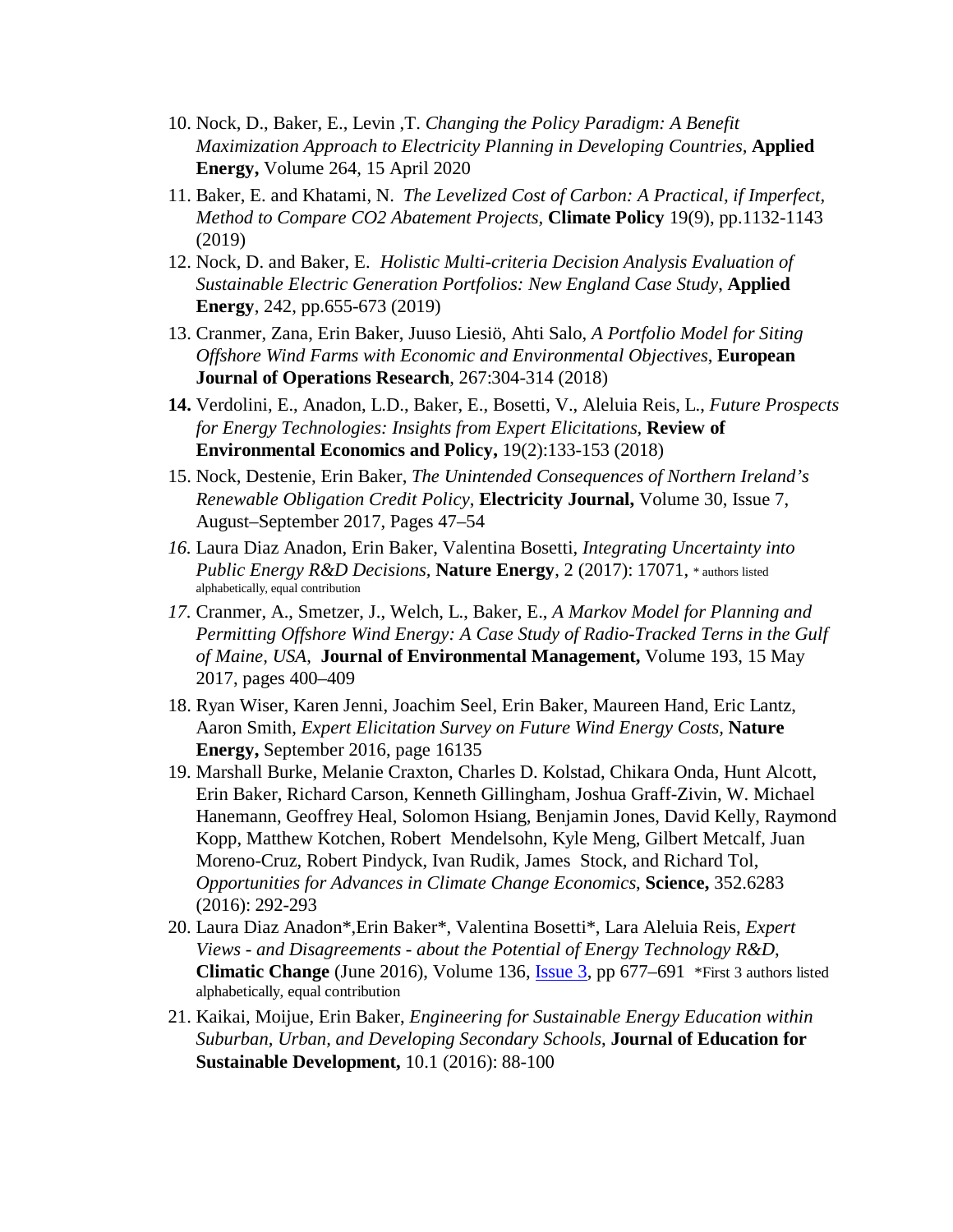- *22.* Gregory F. Nemet, Erin Baker, Bob Barron, Samuel Harms, *Characterizing the Effects of Policy Instruments on the Future Costs of Carbon Capture for Coal Power Plants,* **Climatic Change,** (2015) 133:155–168
- *23.* Solak, S. and Baker, E., *Convexity Analysis of the Dynamic Integrated Model of Climate and the Economy (DICE),* **Environmental Modeling and Assessment,** April 2015, pp. 1-9
- 24. Erin Baker, Olaitan Olaleye, Lara Aleluia da Silva Reis, *Decision Frameworks and the Investment in R&D*, **Energy Policy,** 80 (2015): 275–285
- 25. Erin Baker, Valentina Bosetti, Laura Diaz Anadon, Max Henrion, Lara Aleluia Reis, *Future Costs of Key Low-Carbon Energy Technologies: Harmonization and Aggregation of Energy Technology Expert Elicitation Data,* **Energy Policy,** [80](http://www.sciencedirect.com/science/journal/03014215/80/supp/C) (2015): 219–232
- 26. Olaitan Olaleye, Erin Baker, *Large Scale Scenario Analysis of Future Low Carbon Energy Options*, **Energy Economics**, 49 (2015): 203-216
- 27. Singh, K., Baker, E., Lackner, M., *Curtailing Wind Turbine Operations to Reduce Avian Mortality*, **Renewable Energy Journal,** 78 (2015): 351-356
- 28. Barron, B., Adoumbaye, N, and Baker, E, *Grid Integration Costs and the Optimal Climate Change R&D Portfolio,* **Sustainable Energy Technologies and Assessments,** Volume 7, Pages 22–29 (2014)
- 29. Baker, E. and Solak, S., *Management of Energy Technology for Sustainability: How to Fund Energy Technology R&D,* **Production and Operations Management**, Volume 23, Issue 3, pages 348–365, (March 2014)
- 30. Greg Nemet, Erin Baker, Karen Jenni, *Modeling the Future Costs of Carbon Capture Using Experts' Elicited Probabilities under Policy Scenarios,* **Energy,** Volume 56, 1, pages 218-228 (2013)
- 31. Erin Baker, Meredith Fowlie, Derek Lemoine, and Stanley S. Reynolds, *The Economics of Solar Electricity*, **Annual Review of Resource Economics,** 5:387-426 (2013)
- 32. Jenni, K., Baker, E., and Nemet, G, *Expert Elicitations of Energy Penalties for Carbon Capture Technologies,* **International Journal of GHG Control,** 12:136-145 (2013)
- 33. Baker, E. and Olaleye, O., *Combining Experts: Decomposition and Aggregation Order,* **Risk Analysis,** *33* (6), 1116-1127 (2013)
- *34.* Sundararagavan, S. and Baker, E., *Evaluating Energy Storage Technologies for Wind Power Integration,* **Solar Energy,** Volume 86, Issue 9, pages 2707-2717 (2012)
- 35. Baker E., *Option Value and the Diffusion of Fuel Efficient Vehicles,* **The Energy Journal** , Vol. 33, No. 4, pp. 49-59 (2012)
- 36. Shrimali, G. and Baker, E., *Optimal Feed in Tariff Schedule*, **IEEE Transactions on Engineering Management,** Vol. 59, No. 2, pp. 310 – 322 (2012)
- 37. Baker, E. and Peng, Y., *The Value of Better Information on Technology R&D Programs in Response to Climate Change*, **Environmental Modeling & Assessment**  17 (1): 107-121 (2012)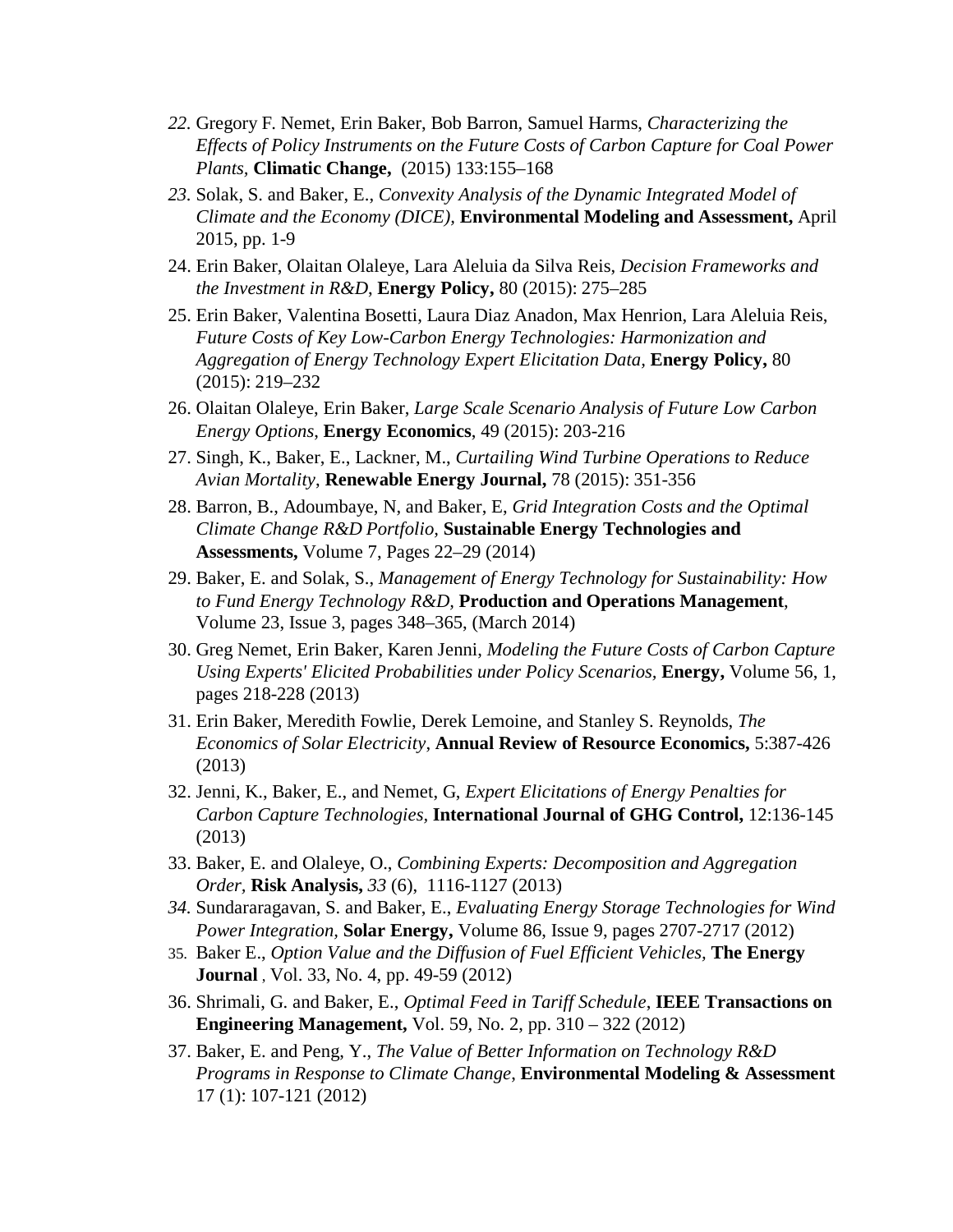- 38. Baker, E. and Solak, S., *Climate Change and Optimal Energy Technology R&D Policy*, **European Journal of Operations Research,** 213: 442 – 454 (2011)
- 39. Baker, E. and Keisler, J. *Cellulosic Biofuels: Expert Views on Prospects for Advancement*, **Energy** 36(1), pages 595-605 (2011)
- 40. Baker, E., Chon H. and Keisler, J., *Battery Technology for Electric and Hybrid vehicles: Expert Views about Prospects for Advancement,* **Technological Forecasting and Social Change,** 77: 1139-1146 (2010)
- 41. Shittu, E., and Baker, E., *Optimal Energy R&D Portfolio Investments in Response to a Carbon Tax*. **IEEE Transactions on Engineering Management,** 57(4), 547 – 559 (2010)
- 42. Shittu, E., and Baker, E., *A Control Model of Policy Uncertainty and Energy R&D Investments,* **International Journal of Global Energy Issues,** 34(2), 307-327 (2009).
- 43. Baker, E., Chon, H. and Keisler, J., *Carbon Capture and Storage: Combining Expert Elicitations to Inform Climate Policy*, **Climatic Change** 96 (3), page 379 (2009)
- 44. Baker, E., *Optimal Policy under Uncertainty and Learning in Climate Change: A Stochastic Dominance Approach*, **Journal of Public Economic Theory,** 11 (5): 721- 747, (2009)
- 45. Ewing, B., and Baker, E. *Development of a Green Building Decision Support Tool: A Collaborative Process*, **Decision Analysis,** 6 (3): 172 – (2009)
- 46. Kalowekamo, J. and Baker, E., *Estimating the Cost of Manufacturing for Purely Organic Solar Cells*, **Solar Energy,** 83 (8), pp.1224-1231 (Aug 2009)
- 47. Nemet G., and Baker, E., *Demand Subsidies versus R&D: Comparing the Uncertain Impacts of Policy on a Pre-commercial Low-carbon Energy Technology*, **The Energy Journal,** 30(4): 49-80 (2009) (Winner of the 2009 Campbell Watkins Energy Journal Best Paper Award)
- 48. Baker, E., Chon, H. and Keisler, J., *Advanced Solar R&D: Applying Expert Elicitations to Inform Climate Policy*, **Energy Economics,** 31:S37-S49 (2009)
- 49. Baker, E., Clarke, L., and Shittu, E., *Technical Change and the Marginal Cost of Abatement*, **Energy Economics,** 30 (2008)
- 50. Baker, E. and Shittu, E. *Uncertainty and Endogenous Technical Change in Climate Policy Models*, **Energy Economics,** *30* (2008).
- 51. Baker E. and Adu-Bonnah, K., *Investment in Risky R&D Programs in the Face of Climate Uncertainty,* **Energy Economics**, 30:465-486 (2008).
- 52. Baker, E., *Increasing Risk and Increasing Informativeness: Equivalence Theorems*, **Operations Research,** 54:26-36 (2006)
- 53. Baker, E., Clarke, L., and Weyant, J., *Optimal Technology R&D in the Face of Climate Uncertainty,* **Climatic Change,** 75:157–180 (2006)
- 54. Baker E. and E. Shittu, *Profit Maximizing R&D Investment in Response to a Random Carbon Tax,* **Resource and Energy Economics***,* 28:105-192 (2006)
- 55. Baker, E., *Uncertainty and Learning in a Strategic Environment: Global Climate Change,* **Resource and Energy Economics**, 27:19-40 (2005)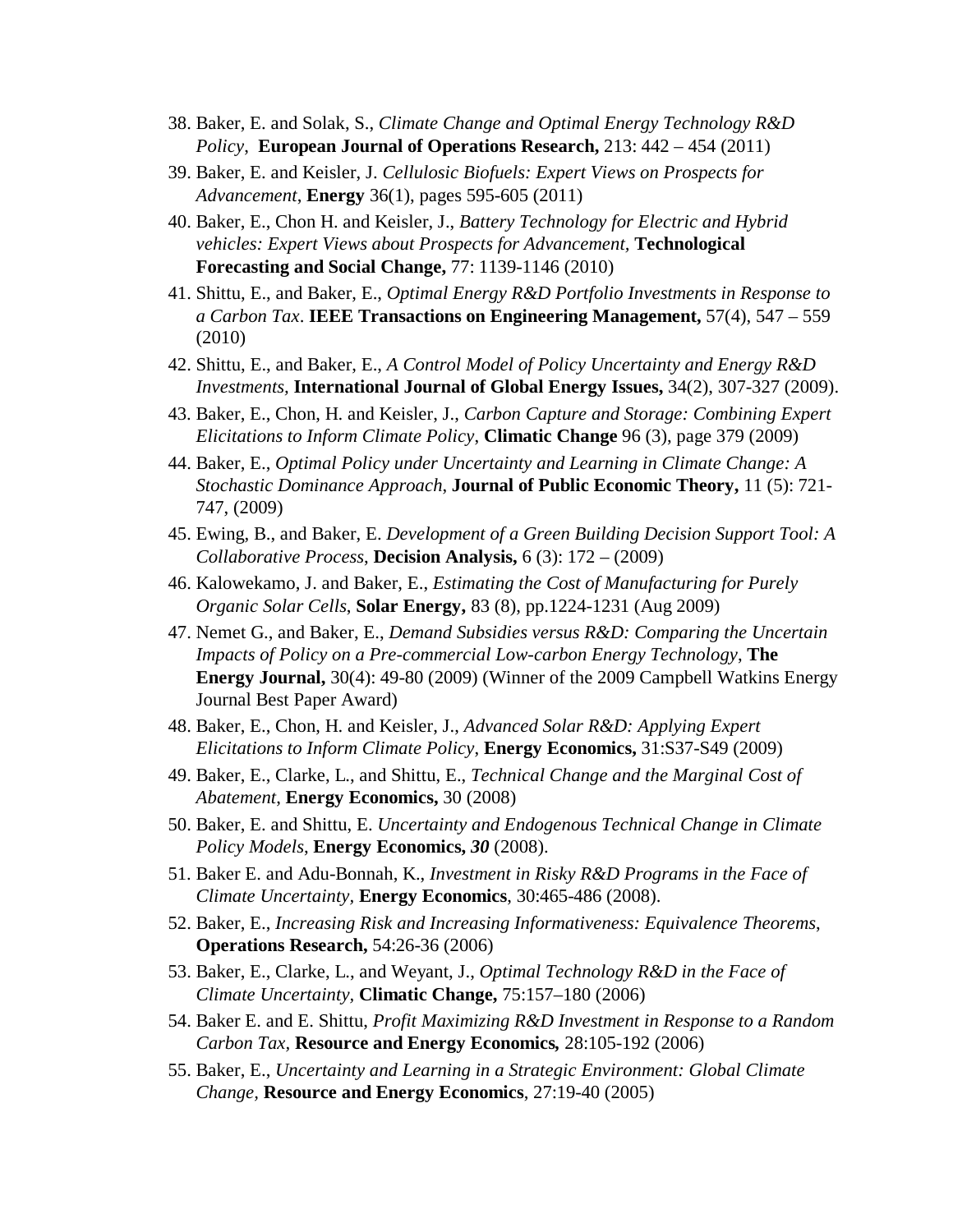#### **C. Editorials**

1. [Special issue on defining robust energy R&D portfolios;](http://www.sciencedirect.com/science/article/pii/S0301421515000634) *Energy Policy*, *Volume 80*, *May 2015*, *pages 215-218*; Erin Baker, Valentina Bosetti, Laura Diaz Anadon

# **D. Refereed Conference Publications**

- 1. Kaikai,M., Baker, E. (2014, April), *Energy for Education: Bringing Reliable Energy Where It's Needed Most: Schools*; the 2014 Northeast Conference of the American Society for Engineering Education (ASEE-NE'14), University of Bridgeport, Bridgeport, Connecticut.
- 2. Baker, E. Easter, R., Gray A., and Morse, E., *Architecting Space Exploration Campaigns: A Decision-Analytic Approach,* IEEE Aerospace Conference, 2006, Big Sky, Montana
- 3. Baker, E*., Institutional Barriers to Technology Diffusion in Rural Africa,* American Agricultural Economics Association General Meeting, Rhode Island, July 27, 2005

# **E. Book Chapters and Other Papers**

- 1. Bosetti, V., L. Diaz Anadon, E. Baker, L. Aleluia Reis and E. Verdolini (2016), "The Future of Energy Technologies: An Overview of Expert Elicitations", GGKP Research Committee on Technology and Innovation Working Paper, **OECD**, Paris [\(www.greengrowthknowledge.org/sites/default/files/downloads/resource/The\\_Future\\_of\\_](http://www.greengrowthknowledge.org/sites/default/files/downloads/resource/The_Future_of_Energy_Technologies_An_Overview_of_Expert_Elicitations_1.pdf) [Energy\\_Technologies\\_An\\_Overview\\_of\\_Expert\\_Elicitations\\_1.pdf](http://www.greengrowthknowledge.org/sites/default/files/downloads/resource/The_Future_of_Energy_Technologies_An_Overview_of_Expert_Elicitations_1.pdf) )
- 2. Baker E., Barron R., "Technological Change and the Marginal Cost of Abatement", **Encyclopedia of Energy, Natural Resource, and Environmental Economics**, Ed: Jason Shogren, pp 117- 122 (2013)
- 3. Baker, E., Nemet, G., and Rasmussen, P., "Modeling the Costs of Carbon Capture", **Handbook of CO2 in Power Systems,** Qipeng P. Zheng, Steffen Rebennack, Panos M. Pardalos, Niko A.Iliadis, and Mario V. F. Pereira (Eds.) ISBN 978-3-642-27430-5, Springer, April, 2012.
- 4. Clarke, L. & Baker, E., "Workshop Report: RD&D Portfolio Analysis Tools and Methodologies", Joint Global Change Research Institute Report (2011)
- 5. Kalowekamo, J. and Baker, E., "Potential of Purely Organic Solar Cells to Reduce Cost of Photovoltaics", **Modern Energy Review,** 2 (1): 78-81 (2010)

# **F. Working Papers**

- *1.* Erin Baker, Jessika Trancik, Brian Bush, Gregory Nemet, Kavita Surana, Steven A. Gabriel, Steve Popper, Magdalena M. Klemun, Doug Arent, Samuel F. Baldwin, Valentina Bosetti, Rebecca J. Hanes, Max Henrion, Giacomo Marangoni, Rupert Way, *Emerging science can improve decisions on public investment in energy research,*
- *2.* Cruikshank, Claire; Erin Baker, Karen Jenni, and Steve Davis, *Comparing In-person and Online Modes of Expert Elicitation,* under revision.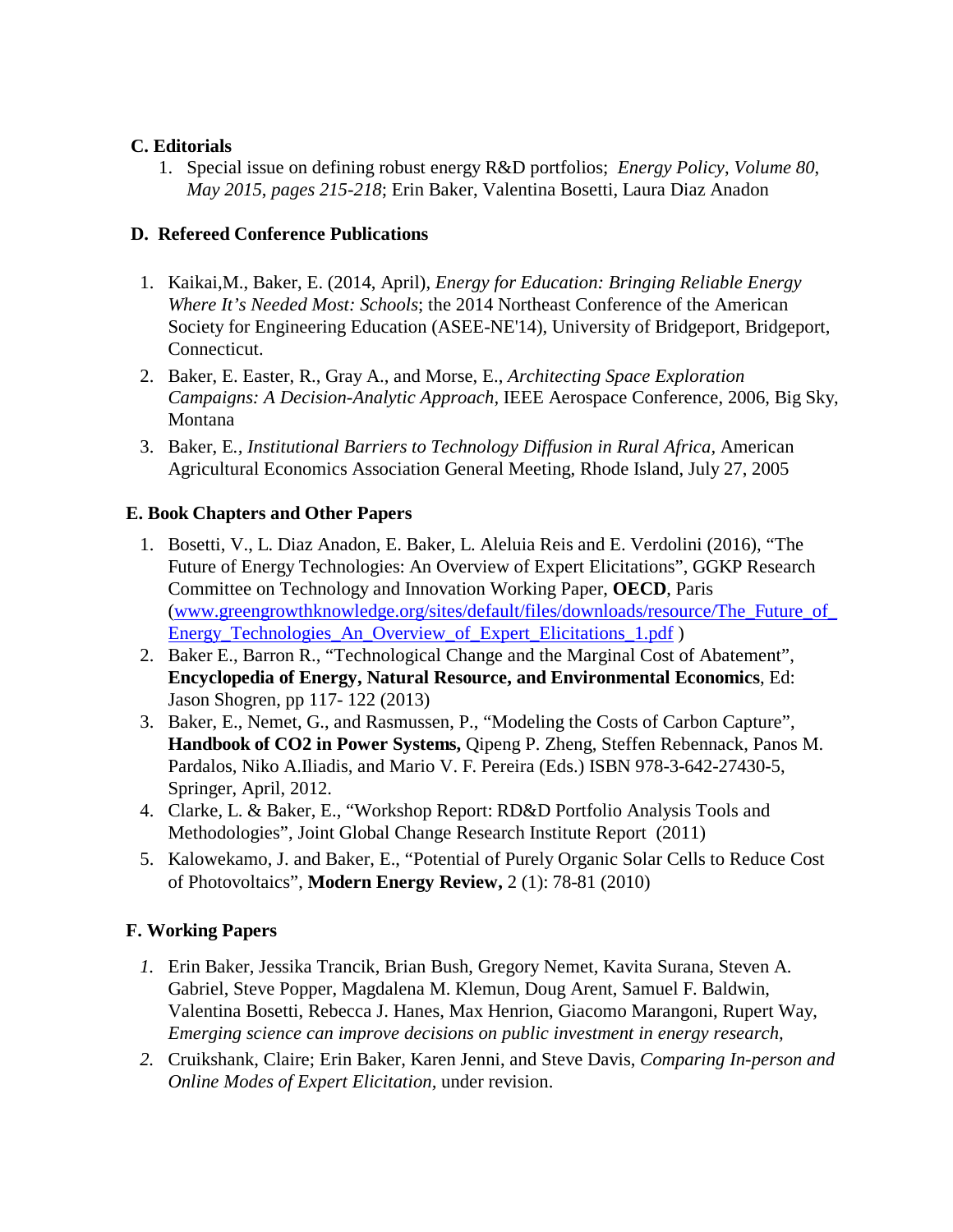- 3. Baker, Erin, Chon, Haewon and Keisler, Jeffrey M., *Advanced Nuclear Power: Combining Economic Analysis with Expert Elicitations to Inform Climate Policy* (August 08, 2008); available at SSRN: http://ssrn.com/abstract=1407048 or <http://dx.doi.org/10.2139/ssrn.1407048>
- 4. Baker, E., Clarke L., Keisler, J., and Shittu, E., *Uncertainty, Technical Change, and Policy Models*, Technical Report 1028, College of Management, University of Massachusetts, Boston
- 5. Chon, H., Baker, E. and Keisler, J., *Advanced Nuclear Power: Converting Expert Elicitations into Economic Parameters to Inform Climate Policy*; available at SSRN: <http://ssrn.com/abstract=1289823> (2008)
- 6. Zdybel, R. and Baker, E., *Generation of a Correlated Probability Distribution for End-User Energy Prices*
- 7. Ricci, E., Bosetti, V, Baker, E Jenni, K., *From Expert Elicitations to Integrated Assessment: Future Prospects of Carbon Capture Technologies,* FEEM
- 8. Pham, A., Baker, E., Marquard J., Brown, C., *Water Planning and Climate Change in the Northeast:A Review,*

### **G. Invited Keynotes and Plenary Talks**

- 1. "Promised Technology Solutions: Where Are They?", Plenary Panel, *USAEE/IAEE North American Virtual Conference*, November 1 & 2, 2021
- 2. "Robust Portfolio Decision Analysis: Finding Common Ground When Experts and Models Disagree," *International Federation of Operational Research Societies (IFORS)*  Seoul Korea (moved to online); Aug. 25 2021
- 3. "Offshore Wind: Where is it Going, What Can We Do about It, and Why Do We Care?", *WINDFARMS*, Madrid, June 1, 2017
- 4. "Robust Energy Technology Policy: Finding Common Ground", *International Energy Workshop*, College Park, MD, July 12, 2017

#### **H. Invited Workshop Presentations**

- **1.** "Technology policy and planning under deep uncertainty and multiple scales**,"**  Workshop on advancing methods for modeling systems to inform sustainability science, MIT, June 7, 2021
- **2.** Panelist, "Frontiers of Macro-Energy Systems Research," Macro-Energy Systems Workshop, Stanford, September 17, 2020
- **3.** Panelist, "The role of innovation and industrial policy in a politically-constrained context: how can policy accelerate cost reductions for clean energy and climate mitigation options?", Workshop on Carbon Pricing & Innovation In A World Of Political Constraints**,** NYU, March 20, 2020
- 4. "Robust Portfolio Decision Analysis Applied to the Energy R&D Portfolio Problem", Workshop on Methods for R&D Portfolio Analysis and Evaluation, NREL, July 19, 2019
- 5. "Robust Energy Technology Policy: Finding Common Ground"*,* Workshop on Distributed Energy Resources, University of Aukland, New Zealand, January 12, 2018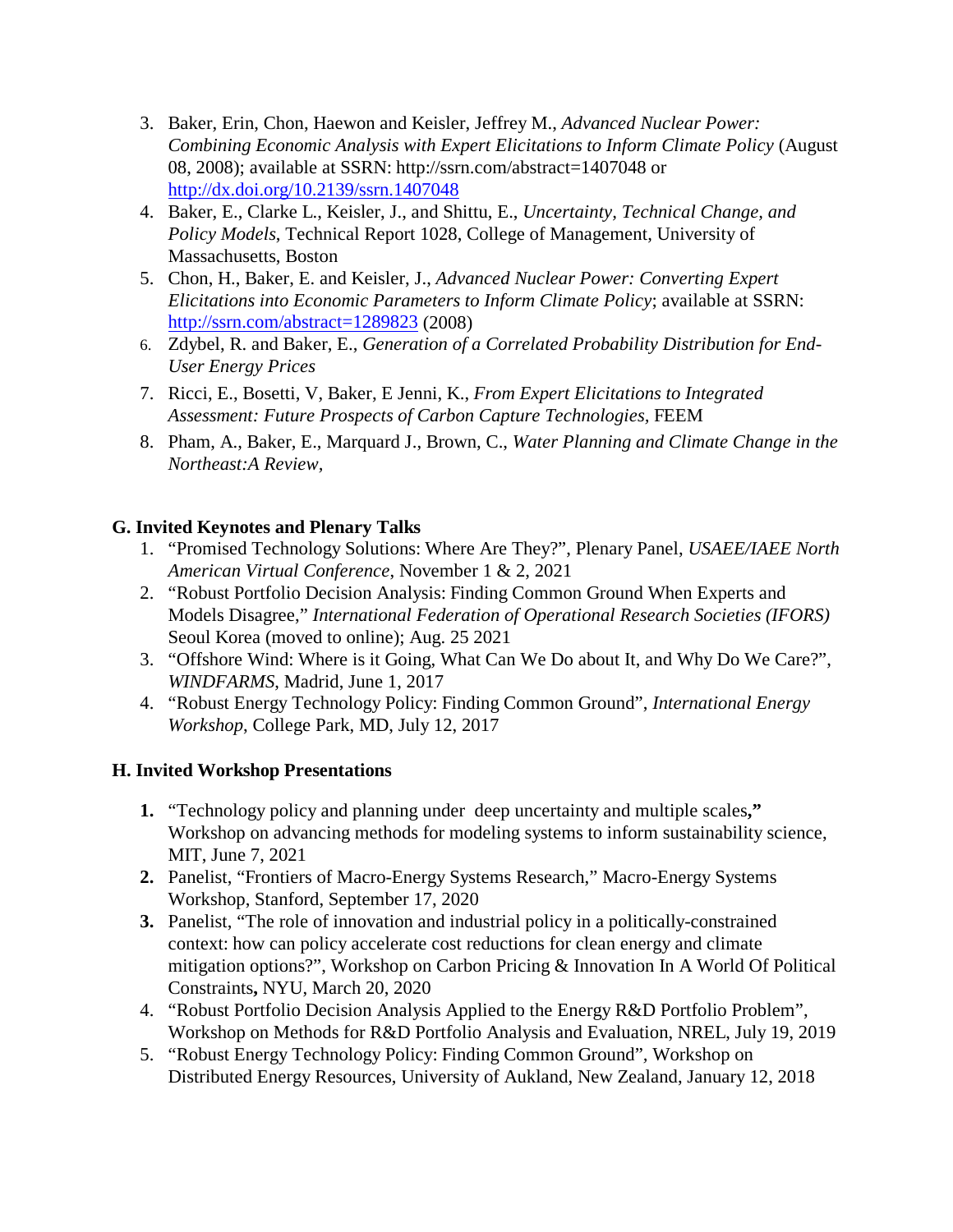- 6. "Robust Portfolio Decision Analysis", Integrated Assessment Modeling Workshop, Joint Global Change Research Institute, College Park, Maryland, Dec. 2 2015
- 7. "Robust Portfolio Decision Analysis", Frontiers of Climate Economics Workshop, Stanford, CA, October 9, 2015
- 8. "R&D Decision Frameworks: Integrating Elicitation Data, IAMs, and Decision Insights", Advance Workshop: Uncertainty in Climate Change Modeling and Policy, Milan, Italy, May 13, 2014
- 9. "Energy Technology R&D Portfolio", Workshop on Pathways to Climate Solutions: Assessing Energy Technology and Policy Innovation, Aspen Energy Institute, Aspen, CO, February 27, 2014
- 10. "Energy Technology R&D Policy*",* Workshop on Modeling Social, Technical and Natural Systems for Policy, MIT, Boston MA, September 27, 2013
- 11. "Advice on Technology Elicitations", Modeling Uncertainty Project, Yale University, New Haven, CO, February 4, 2013
- 12. "Decision Analysis Framework", EMF meeting on Climate Change Impacts and Integrated Assessment, Snowmass Co, Aug. 1, 2012
- 13. "Harmonization and Aggregation of Elicitation Data", EMF meeting on Climate Change Impacts and Integrated Assessment, Snowmass Co, July 31, 2012
- 14. "Aggregating Elicitation Data", 2nd Meeting of the Technology Elicitation and Modeling Project, Harvard, Cambridge, MA, April 5, 2012
- 15. "Climate Change and Optimal R&D Technology Policy"*,* Workshop: R&D Portfolio Analysis Tools and Methodologies, Department of Energy, Washington D.C. Dec. 2, 2010
- 16. "Optimal Climate Change Policy: R&D Investments and Abatement under Uncertainty*"*, The OR in the Public Interest Workshop, Stanford University, June 16, 2010
- *17.* "Implementing Uncertainty and Learning in Climate Change Policy Analysis", Workshop on Uncertainty and Learning in Environmental Management, Santa Barbara,CA, November 15, 2009
- *18.* "Climate Change Technology R&D Portfolio under Uncertainty", The Research Workshop: Climate policy and Long Term Decisions - Investment and R&D, Milan, Italy, June 16, 2009
- *19.* "Technology, R&D, and Climate Change", EMF 22 Uncertainty Subgroup Meeting, Wesleyan, CN, October 29, 2008
- *20.* "Decision Making Under Uncertainty: Modeling Innovation" (poster), Uncertainty Workshop, University of Chicago, Illinois, July 21, 2008
- *21.* "Climate Change, Uncertainty, and Technological Change", Conference on the Economics of Climate Change and Sustainable Development, Sardinia, Italy, Sept. 27, 2007
- *22.* "Uncertainties in Science-Driven Energy Innovations"*,* Climate Change Impacts and Integrated Assessment Workshop XIII, Snowmass, Colorado, July 23 to August 3, 2007
- *23.* "Uncertainty, Climate Change, and Advanced Solar R&D", Workshop on Technological Change and Uncertainty in Environmental Economics, Center for European Economic Research (ZEW) Mannheim, Nov. 27/28, 2006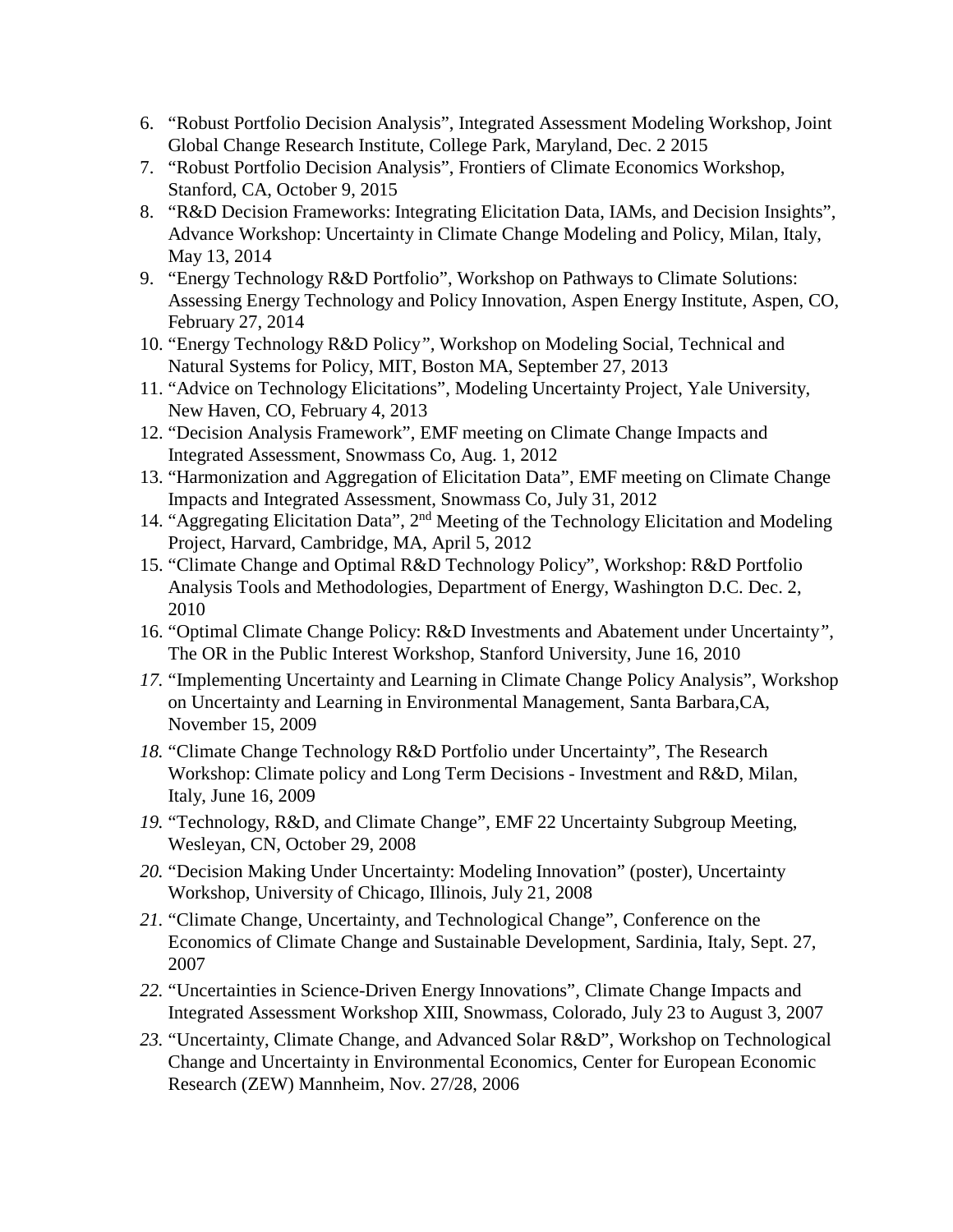- *24.* "Climate Change, Representation of Technology, and Uncertainty", Technological Change and the Environment Workshop, Dartmouth College, Hanover, NH, March 26, 2006
- *25.* "Optimal Climate Policy under Uncertainty"*,* Conference on Adaptive Research on Global Climate Change, Ohio State, University Columbus, OH, October 30, 2003

### **I. Invited Lectures**

- 1. "Multiple beliefs, dominance, and dynamic consistency," ENRE Online Seminar, May 20 2021
- 2. "Offshore Wind Energy: Where is it Going and Why Should We Care?"*,* RFF-CMCC European Institute for Energy Economics, Milan, Italy, June 17, 2019
- 3. "Energy and Environmental Policy", UC Davis, May 15, 2019
- 4. "Finding Common Ground when Experts Disagree: Robust Portfolio Decision Analysis", Society of Decision Professionals, webinar, February 21, 2018
- 5. "Robust Portfolio Decision Analysis", UT Austin, March 24, 2017.
- 6. "Robust Portfolio Decision Analysis", Carnegie Mellon University, February 20, 2017.
- 7. "Energy Technology Policy: the Investment in R&D: Applying Science to Science Policy", North Carolina A&T, Feb. 27, 2015
- 8. "Decision Frameworks and the Investment in R&D: Integrating Elicitation Data, IAMs, and Decision Insights", The Bren School of the Environment UC Santa Barbara, January 12, 2015
- 9. "Choosing an Energy Technology R&D Portfolio in the Face of Climate Change", University of Wisconsin, Madison, Nov 8, 2013
- 10. "Management of Energy Technology for Sustainability: Funding Energy Technology R&D", MIT, Cambridge, MA, April 11, 2013
- 11. "Climate Change Energy Technology R&D Policy under Uncertainty", Northwestern University, Chicago, IL, March 20, 2013
- 12. "Climate Change Energy Technology R&D Policy under Uncertainty", Carnegie Mellon University, Pittsburgh, PA, October 24, 2012
- 13. "Optimal Climate Change Policy: R&D Investments and Abatement under Uncertainty", RPI, Troy, NY, February 8, 2012
- 14. "Optimal Climate Change Policy: R&D Investments and Abatement under Uncertainty", Naval Postgraduate School, Monterey, CA, July 28, 2011
- 15. "Expert Judgments on Battery Technology", College of Nanotechnology Science and Engineering, SUNY Albany, Oct. 15, 2010
- 16. "Implementing Uncertainty and Learning in Climate Change Policy Analysis"*,*  Agricultural & Environmental Economics, U.C. Berkeley, February 3, 2010
- 17. "Implementing Uncertainty and Learning in Climate Change Policy Analysis", Economics Department, University of Arizona, Tucson; January 26, 2010
- 18. "Implementing Uncertainty and Learning in Climate Change Policy Analysis"*,* Environmental Economics Roundtable, Stanford University, January 21, 2010
- 19. "Optimal Climate Change Energy Technology R&D Portfolios under Uncertainty", IEOR, U.C. Berkeley, April 26, 2010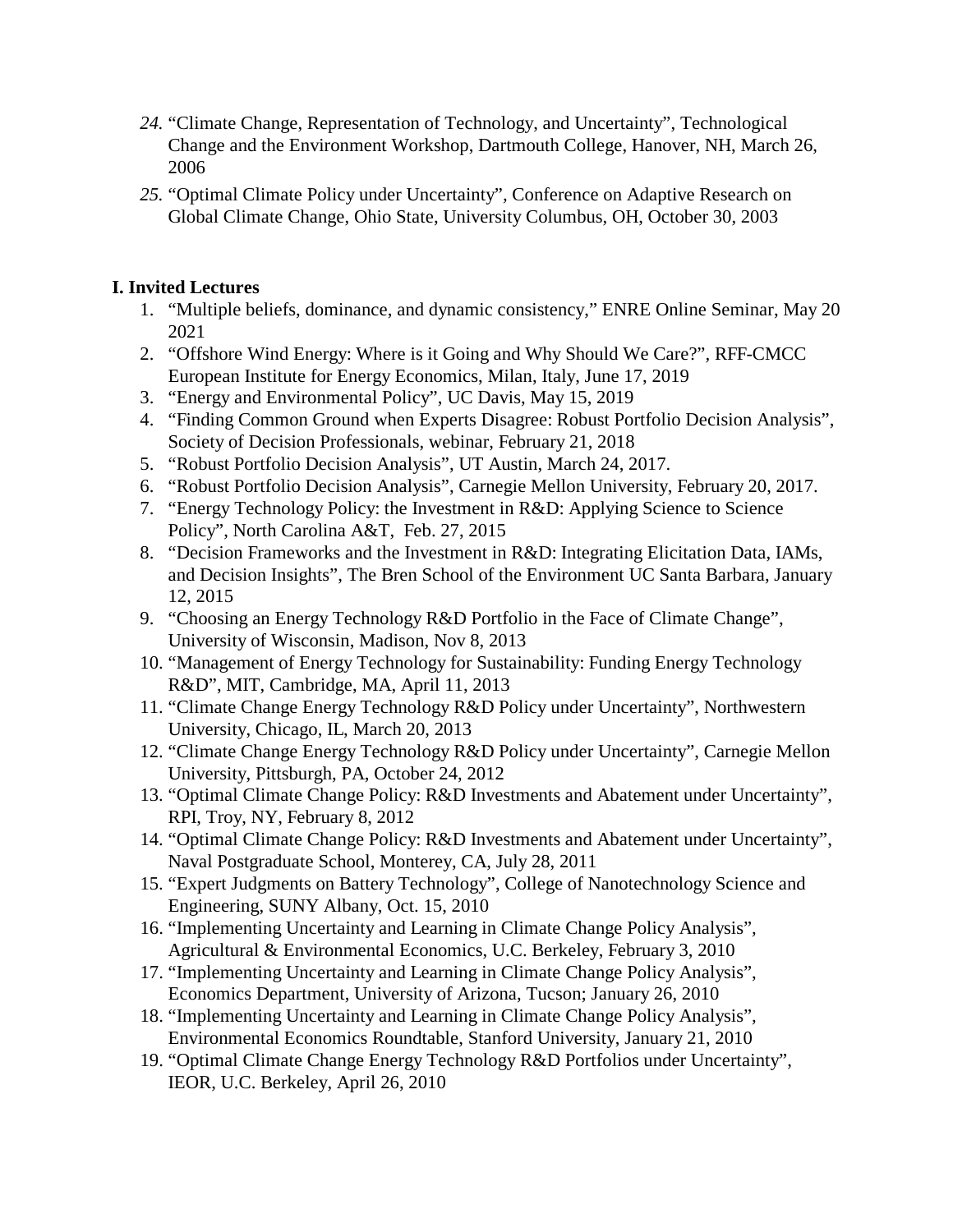- 20. "Climate Change Technology R&D Portfolio Analysis under Uncertainty", The Kennedy School, Harvard University, Cambridge, MA April 9, 2009
- 21. "Climate Change Technology R&D Portfolio Analysis under Uncertainty", Tulane Univ. New Orleans, March 21, 2009
- 22. "Uncertainty, Climate Change, and Technology R&D", Department of Mechanical Engineering, University of Texas at Austin, Austin, TX, April 15, 2008
- 23. "Uncertainty, Climate Change, and Technology R&D", Department of Industrial Engineering, Pittsburgh University, Pittsburgh, PA, March 4, 2008
- 24. "Uncertainty, Climate Change, and Technology R&D", Department of Industrial, Welding, and Systems Engineering, The Ohio State University, Columbus, OH, Jan. 17, 2008
- 25. "Applying Expert Elicitations to Inform Climate Policy", Energy Resources Group Seminar, U.C. Berkeley, CA, Aug. 13, 2007
- 26. "Uncertainty, Climate Change, and Advanced Solar R&D", Davis Environmental Economics Seminar, U. C. Davis, CA, April 24, 2007
- 27. "Technology, Uncertainty, and Climate Change"*,* Yale Environmental Economics Seminar, New Haven, CN, March 29, 2006
- 28. "Optimal Technology R&D in the Face of Climate Uncertainty", Seminar, Agricultural and Resource Economics, University of Connecticut, Storrs, CN, Oct. 7, 2004
- 29. "Energy Technology R&D As Greenhouse Insurance", Seminar, Mechanical Engineering, Tufts University, Boston, MA, September 30, 2004
- 30. "R&D as Greenhouse Insurance", Seminar, Resource Economics Department, University of Massachusetts, Amherst, MA, Nov.14 2003

#### **I. Conference Presentations**

- 1. "Are Experts Systematically Pessimistic about Technological Change?", INFORMS, Seattle, WA, Oct. 21 2019
- 2. "Does the Elicitation Mode Matter?", Advances in Decision Analysis, Milan, Italy, June 13, 2019
- 3. "Sustainable Electric Generation Portfolios:A Multi-Criteria Decision Analysis Framework Applied to the New England Power System", New England Conference of Public Utilities Commissioners Symposium, Hartford, CN, June 4, 2019
- 4. "Finding Common Ground when Experts Disagree", World Congress of Environmental and Resource Economists, Gothenburg, Sweden, June 28, 2018
- 5. "Robust Portfolio Decision Analysis"*,* INFORMS Houston, October 23, 2017
- 6. "Robust Portfolio Decision Analysis", Advances in Decision Analysis, June 21, 2017
- 7. "Finding Common Ground when Experts Disagree: An Application to Climate Change R&D Policy", INFORMS, Nashville, Nov 13 2016
- 8. Finding Common Ground when Experts and Models Disagree Belief Dominance and Climate Change R&D Policy", EAERE, Zurich, June 21, 2016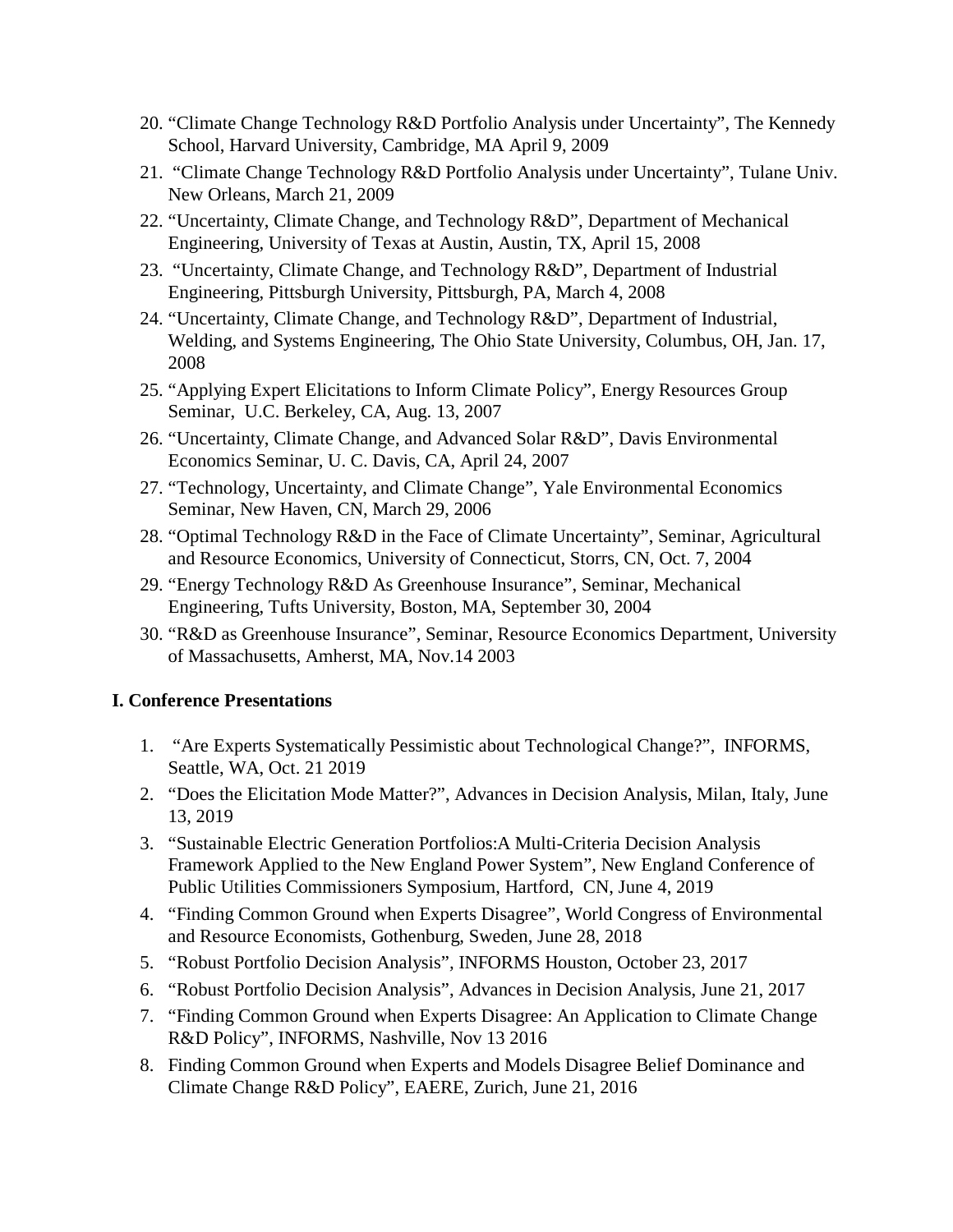- 9. "Ambiguity Aversion as a Policy Hazard*",* INFORMS, Philadelphia, Nov. 2 2015
- 10. "Robust Portfolio Decision Analysis", INFORMS, Philadelphia, Nov. 1 2015
- 11. "Introduction to the Elicitation and Modeling Project", INFORMS*,* San Francisco, CA, Nov. 10 2014
- 12. "Decision Frameworks and the investment in R&D: Integrating Elicitation Data, IAMs, and Decision Insights", INFORMS*,* San Francisco, CA, Nov. 10 2014
- 13. "Decision Frameworks and the Investment in R&D: Integrating Elicitation Data, IAMs, and Decision Insights", World Congress of Environmental and Resource Economists, Istanbul, Turkey, June 29, 2014
- 14. "Grid Integration and R&D Policy", INFORMS General Meeting, Phoenix, Oct 14, 2012
- *15.* "Harmonization and Aggregation of Energy Technology Elicitations", INFORMS General Meeting, Phoenix, Oct 14, 2012
- *16.* "R&D Portfolio Analysis of Low Carbon Energy Technologies for Climate Change Mitigation", Presented by Rose Zdybel, INFORMS General Meeting, Phoenix, Oct 14, 2012
- 17. "Combining Probabilities: Decomposition and Aggregation Order"*,* INFORMS General Meeting, Charlotte, NC, Nov. 14, 2011
- 18. "Modeling Economic Interactions in Decision Analysis with Function-Valued Variables", Presented by Jeffrey Keisler, INFORMS General Meeting, Charlotte, NC, Nov. 14, 2011
- 19. "Optimal Climate Change Policy: R&D Investments and Abatment under Uncertainty", INFORMS General Meeting, Charlotte, NC, Nov. 15, 2011
- 20. "Modeling Returns to Scale in an IAM", Presented by Robert Barron, INFORMS General Meeting, Charlotte, NC, Nov. 15, 2011
- 21. *"*Generating Correlated Probability Distributions for Future Energy Prices", Presented by Rose Zdybel, INFORMS General Meeting, Charlotte, NC, Nov. 15, 2011
- 22. "Optimal Climate Change Policy: R&D Investments and Abatement under Uncertainty"*,* International Energy Workshop, Stanford, CA, July 7, 2011
- 23. "Optimal Climate Change Policy: R&D Investments and Abatement under Uncertainty", AERE Summer Conference, Seattle, WA, June 9, 2011
- 24. "Generation of Correlated Probability Distributions for Future Energy Prices"*,* Presented by Rose Zdybel, INFORMS North East, Amherst, MA May 6, 2011
- 25. "The Value of Better Information on Technology R&D Projects in Response to Climate Change", INFORMS General Meeting, Austin, TX, Oct. 8, 2010
- 26. "Optimal Climate Change Policy: R&D Investments and Abatement under Uncertainty", INFORMS General Meeting, Austin, TX, Oct. 9, 2010
- 27. "Biofuels and Batteries: Technology, Transportation, and Climate Change"*,* INFORMS General Meeting, Austin, TX, Oct. 8, 2010
- 28. "Climate Change and Optimal Technology R&D Policy", World Congress of Environmental Economists, Montreal, June 27,2010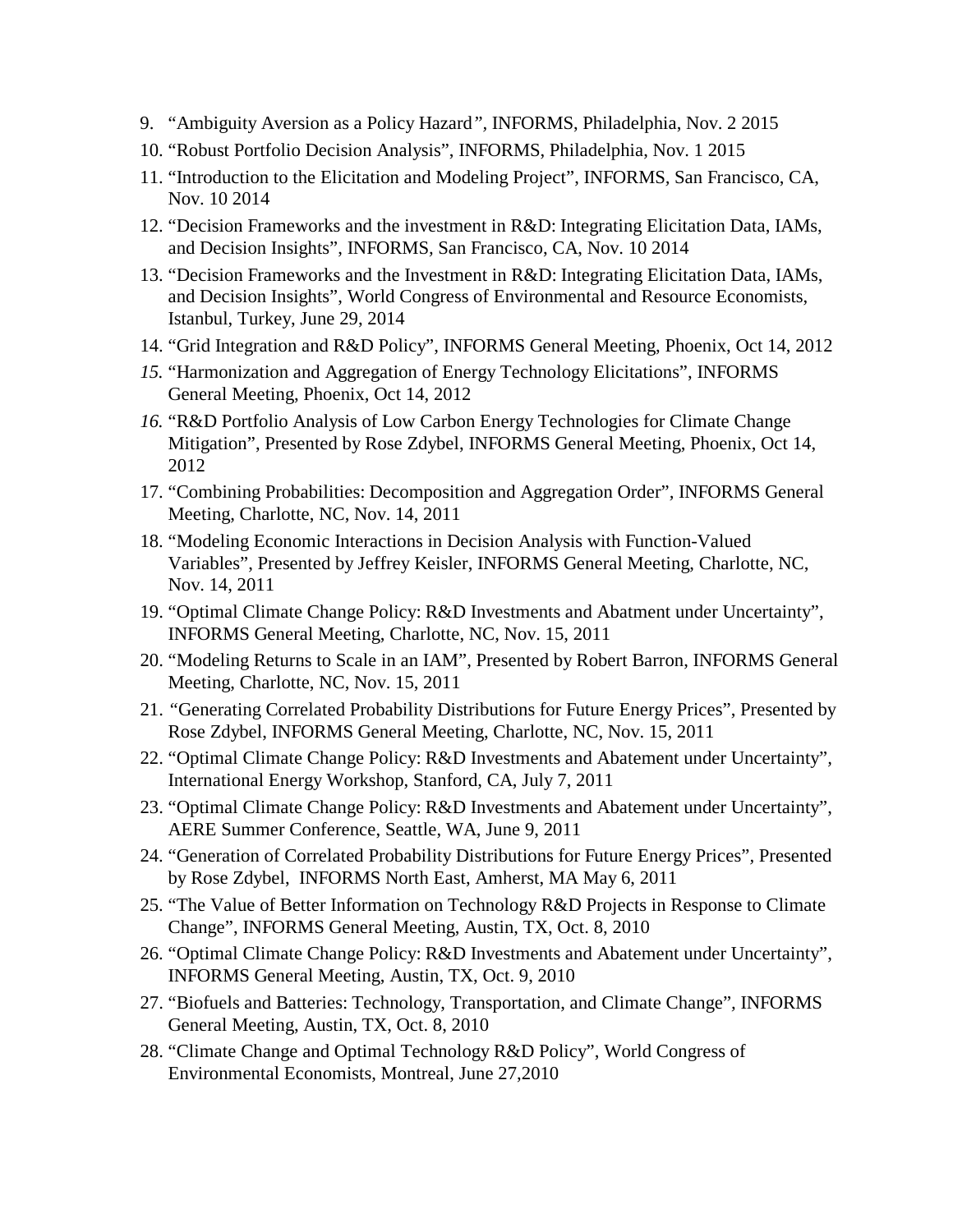- *29.* "Climate Change Technology R&D Portfolio under Uncertainty", INFORMS General Meeting, San Diego, CA, Oct. 13, 2009
- *30.* "Expert Elicitations for Climate Change Technology Policy Analysis*",* INFORMS General Meeting, San Diego, CA, Oct. 14, 2009
- *31.* "Demand Subsidies versus R&D: Comparing the Uncertain Impacts of Policy on a Precommercial Low-carbon Energy Technology"*,* INFORMS General Meeting, San Diego, CA, Oct. 12, 2009
- *32.* "Climate Change Technology R&D Portfolio under Uncertainty", The International Energy Workshop, Venice, Italy, June 18, 2009
- *33.* "Combining Expert Elicitation with Economic Analysis: Carbon Capture and Storage", INFORMS General Meeting, Washington D.C. Oct 17, 2008
- *34.* "Applying Expert Information to Inform Climate Policy: Advanced Solar R&D*"*, ASSA General Meeting, IAEE Track, New Orleans, LA, Jan. 5, 2008
- *35.* "Technical Change and the Marginal Cost of Abatement", ASSA General Meeting, AERE Track, New Orleans, LA, Jan. 5, 2008
- *36.* "Applying Expert Information to Inform Climate Policy: Advanced Solar R&D", INFORMS General Meeting, Seattle, WA, Nov. 17, 2007
- *37.* "The Value of Technology for Climate Change Mitigation*"*, INFORMS General Meeting, Seattle, WA, Nov. 19, 2007
- *38.* "Advanced Solar R&D: Using Expert Elicitations to Inform Climate Policy", International Energy Workshop, Stanford, CA June 26, 2007
- *39.* "Assessing Potential Electricity R&D Projects in the Context of Climate Change", INFORMS General Meeting, Pittsburg, PA, Nov. 6, 2006
- *40.* "The Value of Non-definitive Information in Pure Science", INFORMS General Meeting, Pittsburg, PA, Nov. 5, 2006
- *41.* "Profit Maximizing R&D in Response to a Random Carbon Tax", ASSA General Meeting, Boston, MA, January 8, 2006
- *42.* "An Approach to Climate Change R&D Portfolio Decision Analysis", INFORMS General Meeting, San Francisco, CA, Nov. 15, 2005
- *43.* "Investment in Risky R&D Programs in the Face of Climate Uncertainty", INFORMS General Meeting, San Francisco, CA, Nov. 14, 2005
- *44.* "Investment in Risky R&D Programs in the Face of Climate Uncertainty", Southern Economics Association General Meeting, Washington D.C., Nov. 19,2005
- *45.* "Profit Maximizing R&D in the Face of Climate Uncertainty", American Agricultural Economics Association General Meeting, Rhode Island, July 25, 2005
- *46.* "Optimal Technology R&D in the Face of Multiple Uncertainties", presented by Kwame-Adu Bonnah, INFORMS General Meeting, Denver, CA, October 26, 2004.
- *47.* "The Value of Modeling Uncertainty in Climate Change", INFORMS General Meeting, Denver, CO, October 26, 2004.
- *48.* "Optimal Technology R&D in the Face of Climate Uncertainty", American Agricultural Economics Association, Denver, CO, August 2004.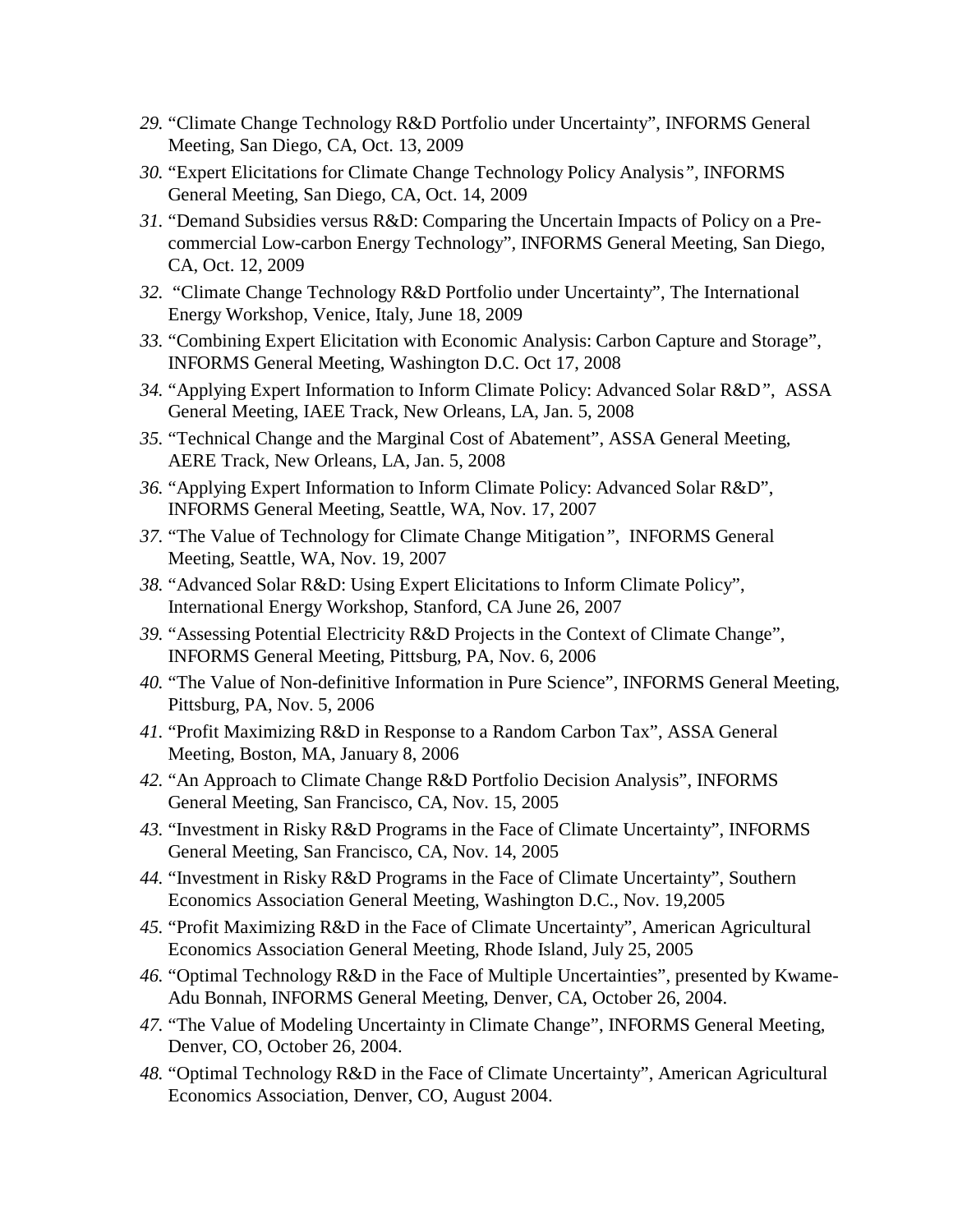- *49.* "R&D as Greenhouse Insurance", International Energy Workshop, Paris, France, June 2004.
- *50.* "R&D as Climate Insurance", INFORMS General Meeting, Atlanta, GA October 21, 2003
- *51.* "R&D as Climate Insurance", NAREA General Meeting, Portsmouth, NH, June 7, 2003
- 52. "Global Climate Change: Uncertainty and Learning in a Strategic Environment", INFORMS General Meeting, San Jose, CA, November 12, 2002
- *53.* "Increasing Risk and Increasing Informativeness", Microeconomics Theory Seminar, Graduate School of Business, Stanford University, October 2001.
- *54.* "Risk, Institutions, and Technology Adoption in Africa", Berkeley-Stanford Joint Center on Africa Spring Conference, April 24, 1999.
- *55.* "Controlling Particulate Matter in the Bay Area", Transportation, Energy, and Environmental Research Roundtable, Stanford University, May 1997.

#### **J. Public Service Presentations**

- 1. Moderator: Panel on "Offshore Energy: Favorable Winds for Renewables?", The Global Europe Program at the Woodrow Wilson Center and European Embassies in Washington D.C., April 21, 2021
- 2. "Clean Energy and the Climate Change Challenge", Mass PIRG Clean Energy Action day, November 16, 2016
- 3. "Finding Common Ground", STEM Ambassadors Program, UMass, Feb. 2 2016.
- 4. "Climate Change and Personal Action", Spirituality and Ecology Class, Newman Center, UMass, March 11, 2015
- 5. "Negotiation", Path of Professorship, MIT, November 15, 2014
- 6. "Climate Change Energy Technology R&D Policy under Uncertainty", UMass Retired Faculty, UMass, February 13, 2013
- 7. "Which Institution is Right for You?", Path of Professorship, MIT, November 2013
- 8. "Funding", Path of Professorship, MIT, November 2010
- 9. "Climate Change, Technology, and Decision Making under Uncertainty*",* Climate Change Forum, State House, Boston, MA, April 3, 2006
- 10. "Uncertainty, Climate Change, and Technology", MassPIRG Professor Panel, UMass, Amherst, MA, April 23, 2008

# **VII. SERVICE**

#### **A. Department**

- Section coordinator for Industrial Engineering (2015-2016)
- Member Department Personnel Committee (2003-4, 2006-7, 2010-11, 2012-2013)
- Member Search Committee (IE 2006-7, 2007-8 [chair], 2013-2014 [chair] Energy 2006-7,2007-8, 2008-9, 2014-2015, 2015-2016, 2016-2017 [chair])
- Member Undergraduate Committee (2005-6, 2007-8)
- Member Graduate Committee (2008-9, 2010-12, 2014-2015, fall 2017)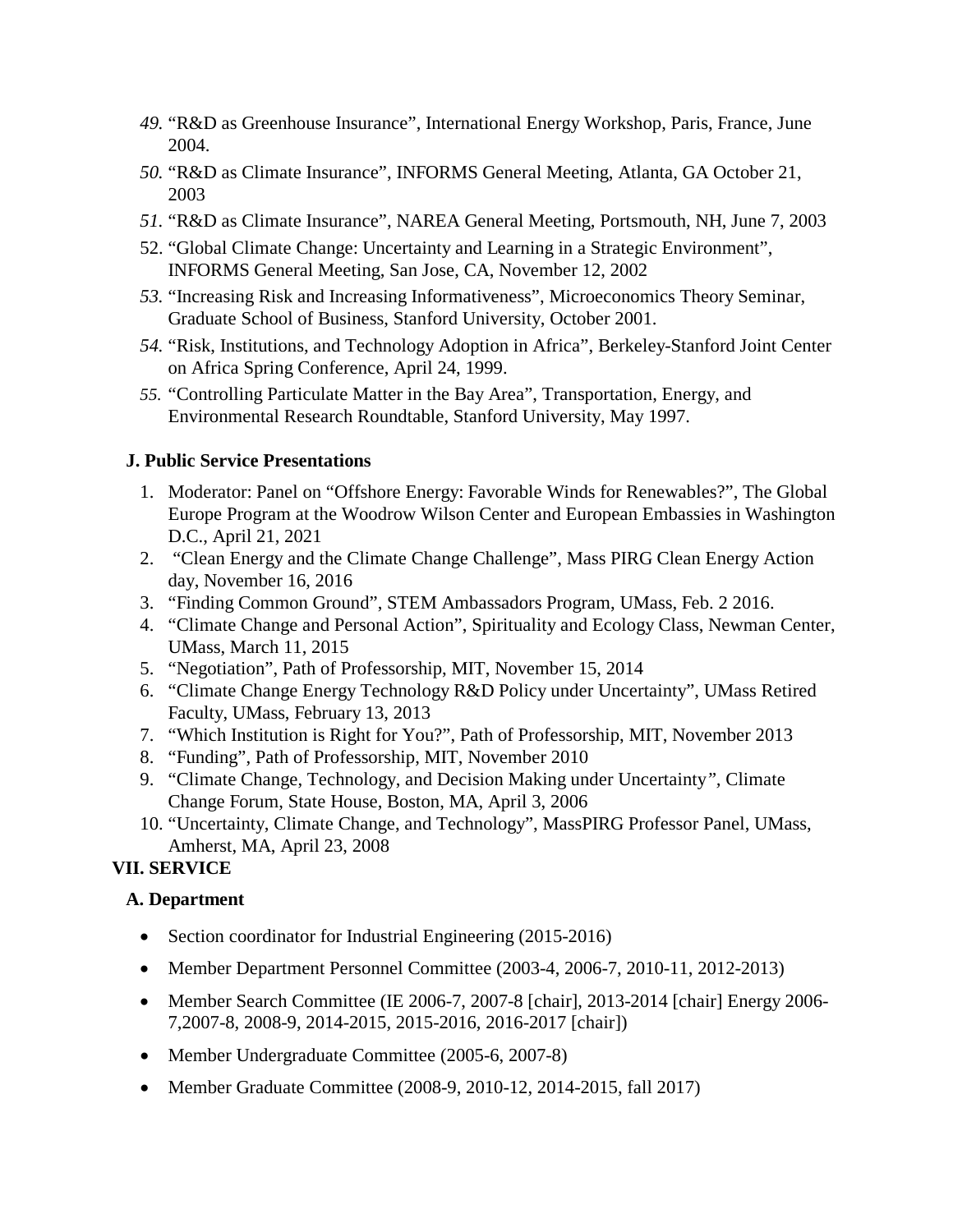- Organizer, Department Graduate Graduation (2009, 2011)
- Faculty Advisor Alpha Pi Mu (2004-6)
- Editor of MIE Faculty Newsletter (2002-2004)
- Member Public Relations committee (2003-4, 2006-7)

### **B. College**

- Assistant Dean for Research and Graduate Affairs (2018 2021)
- Director, Faculty Diversity (2019 2021)
- Member, College Personnel Committee (2014-2017)
- New Student Program Advisor (2003-9,11, 14, 15, 16)
- Professional Education for Engineering and Applied Science, Advisory Board (2003-5)
- Faculty Advisor for Engineering Management Minor (2003–present)
- College of Engineering Committee on Diversity and Social Justice (2005-6)
- Presenter, SWE Conference (2007)
- Member Search Committee, Civil & Environmental Engineering (2007-2008; 2010-2011)
- Member Search Committee, Electrical and Computer Engineering (2012-2013)
- Open House (2010, 2011, 2012, 2013, 2014, 2015)

#### **C. University**

- Member, Steering Committee, The Public Engagement Project, (2019 present)
- Member, Internal Advisory Board for the UMass ADVANCE program (2019-2021)
- Member, Internal Advisory Board for School of Public Policy (2014-present)
- Active Member of North East Alliance (2006-8, 2011-2013)
- Steering Committee for the Water Resources Research Conference (2006-7)
- Steering Committee for the Climate Change Working Group at UMass (2005–6)
- Faculty Senate Council on the Status of Women (2002–5)
- Member Search Committee for Resource Economics (2005-6)

# **D. Professional Organizations**

- *Associate Editor,* IISE Transactions (2019–present)
- *Associate Editor,* Decision Analysis (2019–present)
	- o *Member Editorial Board*, Decision Analysis (2009–2019)